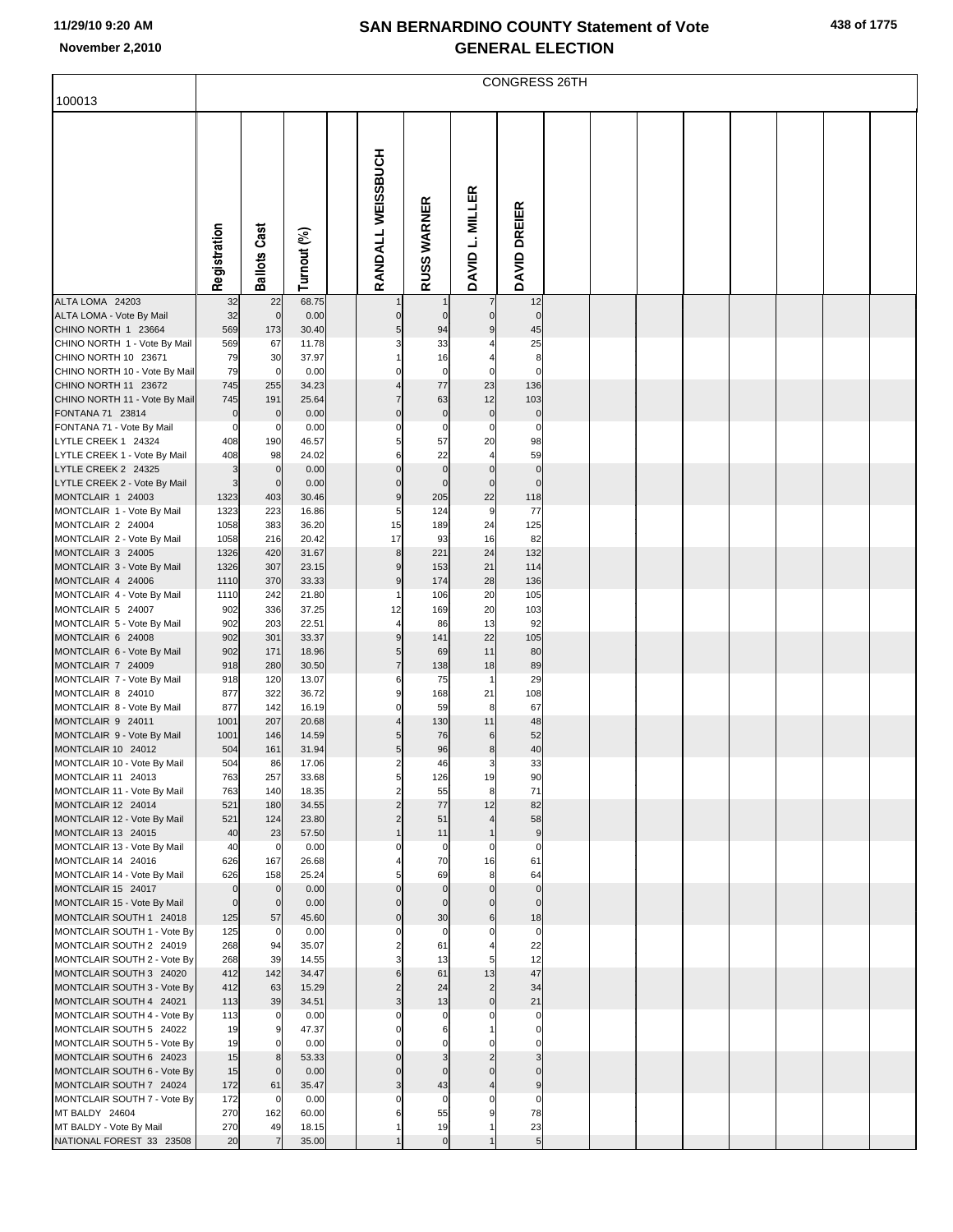|                                                               |              |                       |                |                        |                    |                   | <b>CONGRESS 26TH</b> |  |  |  |  |
|---------------------------------------------------------------|--------------|-----------------------|----------------|------------------------|--------------------|-------------------|----------------------|--|--|--|--|
| 100013                                                        |              |                       |                |                        |                    |                   |                      |  |  |  |  |
|                                                               |              |                       |                |                        |                    |                   |                      |  |  |  |  |
|                                                               |              |                       |                |                        |                    |                   |                      |  |  |  |  |
|                                                               |              |                       |                | RANDALL WEISSBUCH      |                    |                   |                      |  |  |  |  |
|                                                               |              |                       |                |                        |                    |                   |                      |  |  |  |  |
|                                                               |              |                       |                |                        |                    |                   |                      |  |  |  |  |
|                                                               |              |                       |                |                        |                    |                   |                      |  |  |  |  |
|                                                               |              |                       |                |                        |                    |                   |                      |  |  |  |  |
|                                                               |              |                       |                |                        |                    |                   |                      |  |  |  |  |
|                                                               | Registration | <b>Ballots Cast</b>   | Turnout (%)    |                        | <b>RUSS WARNER</b> | DAVID L. MILLER   | DAVID DREIER         |  |  |  |  |
| NATIONAL FOREST 33 - Vote B                                   | 20           | $\pmb{0}$             | 0.00           |                        |                    | $\Omega$          | $\mathbf{0}$         |  |  |  |  |
| NATIONAL FOREST 38 23509                                      | 97           | 56                    | 57.73          |                        | 17                 |                   | 30                   |  |  |  |  |
| NATIONAL FOREST 38 - Vote By                                  | 97           | $\pmb{0}$             | 0.00           |                        |                    |                   | $\mathbf 0$          |  |  |  |  |
| NATIONAL FOREST 45 23510<br>NATIONAL FOREST 45 - Vote By      | 20<br>20     | 8<br>$\pmb{0}$        | 40.00<br>0.00  |                        | 3<br>0             | C                 | З<br>C               |  |  |  |  |
| PHELAN - PINON HILLS 14 239                                   | 678          | 178                   | 26.25          |                        | 35                 | 15                | 113                  |  |  |  |  |
| PHELAN - PINON HILLS 14 - Vote<br>PHELAN - PINON HILLS 15 239 | 678<br>668   | 258<br>166            | 38.05<br>24.85 | 12<br>8                | 53<br>35           | 25<br>11          | 151<br>98            |  |  |  |  |
| PHELAN - PINON HILLS 15 - Vot                                 | 668          | 262                   | 39.22          | 14                     | 67                 | 26                | 141                  |  |  |  |  |
| PHELAN - PINON HILLS 16 239                                   | 789          | 269                   | 34.09          | 10                     | 34                 | 25                | 179                  |  |  |  |  |
| PHELAN - PINON HILLS 16 - Vot<br>PHELAN - PINON HILLS 17 239  | 789<br>0     | 234<br>$\overline{0}$ | 29.66<br>0.00  | 18<br>0                | 46<br>$\mathbf 0$  | 16<br>$\mathbf 0$ | 143<br>$\mathsf{C}$  |  |  |  |  |
| PHELAN - PINON HILLS 17 - Vote                                | $\mathbf 0$  | $\pmb{0}$             | 0.00           | $\mathbf 0$            | $\mathbf 0$        | $\mathbf 0$       | $\mathbf 0$          |  |  |  |  |
| RANCHO CUCAMONGA 1 241                                        | 845          | 257                   | 30.41          | 15                     | 57                 | 16                | 155                  |  |  |  |  |
| RANCHO CUCAMONGA 1 - Vot<br>RANCHO CUCAMONGA 2 241            | 845<br>771   | 313<br>232            | 37.04<br>30.09 | $\boldsymbol{9}$<br>10 | 64<br>53           | 16<br>21          | 210<br>136           |  |  |  |  |
| RANCHO CUCAMONGA 2 - Vot                                      | 771          | 280                   | 36.32          | 6                      | 58                 | 13                | 190                  |  |  |  |  |
| RANCHO CUCAMONGA 3 241                                        | 875          | 342                   | 39.09          | 18                     | 85                 | 21                | 193                  |  |  |  |  |
| RANCHO CUCAMONGA 3 - Vot<br>RANCHO CUCAMONGA 4 241            | 875<br>834   | 308<br>301            | 35.20<br>36.09 | 11<br>13               | 66<br>64           | 18<br>28          | 196<br>178           |  |  |  |  |
| RANCHO CUCAMONGA 4 - Vot                                      | 834          | 270                   | 32.37          | 16                     | 62                 | 23                | 157                  |  |  |  |  |
| RANCHO CUCAMONGA 5 241                                        | 906          | 258                   | 28.48          | 8                      | 50                 | 15                | 176                  |  |  |  |  |
| RANCHO CUCAMONGA 5 - Vot<br>RANCHO CUCAMONGA 6 241            | 906<br>936   | 274<br>284            | 30.24<br>30.34 | 6<br>15                | 52<br>73           | 6<br>20           | 194<br>161           |  |  |  |  |
| RANCHO CUCAMONGA 6 - Vot                                      | 936          | 337                   | 36.00          | 19                     | 68                 | 26                | 208                  |  |  |  |  |
| RANCHO CUCAMONGA 7 241                                        | 965          | 329                   | 34.09          | 15                     | 78                 | 20                | 202                  |  |  |  |  |
| RANCHO CUCAMONGA 7 - Vot<br>RANCHO CUCAMONGA 8 241            | 965<br>940   | 303<br>338            | 31.40<br>35.96 | 17<br>14               | 75<br>100          | 22<br>26          | 182<br>180           |  |  |  |  |
| RANCHO CUCAMONGA 8 - Vot                                      | 940          | 333                   | 35.43          | 8                      | 84                 | 33                | 193                  |  |  |  |  |
| RANCHO CUCAMONGA 9 241                                        | 882          | 323                   | 36.62          | 14                     | 92                 | 21                | 177                  |  |  |  |  |
| RANCHO CUCAMONGA 9 - Vot<br>RANCHO CUCAMONGA 10 24            | 882<br>942   | 284<br>269            | 32.20<br>28.56 | 17<br>7                | 82<br>86           | 18<br>23          | 159<br>130           |  |  |  |  |
| RANCHO CUCAMONGA 10 - Vo                                      | 942          | 288                   | 30.57          | 8                      | 96                 | 16                | 154                  |  |  |  |  |
| RANCHO CUCAMONGA 11 24                                        | 919          | 477                   | 51.90          | 20                     | 138                | 44                | 243                  |  |  |  |  |
| RANCHO CUCAMONGA 11 - Vo<br>RANCHO CUCAMONGA 12 24            | 919<br>855   | 237<br>262            | 25.79<br>30.64 | 13<br>13               | 58<br>92           | 19<br>18          | 136<br>110           |  |  |  |  |
| RANCHO CUCAMONGA 12 - Vo                                      | 855          | 219                   | 25.61          | 12                     | 56                 | 16                | 120                  |  |  |  |  |
| RANCHO CUCAMONGA 13 24                                        | 825          | 256                   | 31.03          | 20                     | 119                | 12                | 85                   |  |  |  |  |
| RANCHO CUCAMONGA 13 - Vo<br>RANCHO CUCAMONGA 14 24            | 825<br>942   | 173<br>362            | 20.97<br>38.43 | 11<br>12               | 66<br>106          | 13<br>16          | 68<br>201            |  |  |  |  |
| RANCHO CUCAMONGA 14 - Vo                                      | 942          | 248                   | 26.33          | 6                      | 91                 | 8                 | 125                  |  |  |  |  |
| RANCHO CUCAMONGA 15 24<br>RANCHO CUCAMONGA 15 - Vo            | 944<br>944   | 341<br>198            | 36.12<br>20.97 | 12<br>11               | 129<br>66          | 23<br>15          | 161<br>97            |  |  |  |  |
| RANCHO CUCAMONGA 16 24                                        | 918          | 308                   | 33.55          | 16                     | 111                | 14                | 151                  |  |  |  |  |
| RANCHO CUCAMONGA 16 - Vo                                      | 918          | 236                   | 25.71          | $\overline{7}$         | 69                 | $9\,$             | 138                  |  |  |  |  |
| RANCHO CUCAMONGA 17 24<br>RANCHO CUCAMONGA 17 - Vo            | 826<br>826   | 273<br>227            | 33.05<br>27.48 | 16<br>9                | 80<br>61           | 20<br>15          | 137<br>132           |  |  |  |  |
| RANCHO CUCAMONGA 18 24                                        | 770          | 263                   | 34.16          | 14                     | 91                 | 10                | 137                  |  |  |  |  |
| RANCHO CUCAMONGA 18 - Vo                                      | 770          | 242                   | 31.43          | 9                      | 60                 | 15                | 149                  |  |  |  |  |
| RANCHO CUCAMONGA 19 24<br>RANCHO CUCAMONGA 19 - Vo            | 855<br>855   | 307<br>292            | 35.91<br>34.15 | 9<br>12                | 82<br>60           | 12<br>17          | 182<br>181           |  |  |  |  |
| RANCHO CUCAMONGA 20 24                                        | 942          | 305                   | 32.38          | 8                      | 79                 | 27                | 175                  |  |  |  |  |
| RANCHO CUCAMONGA 20 - Vo                                      | 942          | 300                   | 31.85          | 10                     | 84                 | 11                | 173                  |  |  |  |  |
| RANCHO CUCAMONGA 21 24<br>RANCHO CUCAMONGA 21 - Vo            | 774<br>774   | 264<br>252            | 34.11<br>32.56 | 8<br>5                 | 68<br>66           | 23<br>11          | 142<br>163           |  |  |  |  |
| RANCHO CUCAMONGA 22 24                                        | 988          | 398                   | 40.28          | 24                     | 120                | 28                | 189                  |  |  |  |  |
| RANCHO CUCAMONGA 22 - Vo                                      | 988          | 215                   | 21.76          | $\mathsf 3$            | 77                 | 17                | 108                  |  |  |  |  |
| RANCHO CUCAMONGA 23 24<br>RANCHO CUCAMONGA 23 - Vo            | 857<br>857   | 438<br>254            | 51.11<br>29.64 | 14<br>8                | 148<br>76          | 33<br>16          | 213<br>142           |  |  |  |  |
| RANCHO CUCAMONGA 24 24                                        | 907          | 36                    | 3.97           | 0                      | $\overline{7}$     | 8                 | 17                   |  |  |  |  |
| RANCHO CUCAMONGA 24 - Vo                                      | 907          | 303                   | 33.41          |                        | 64                 | 30                | 198                  |  |  |  |  |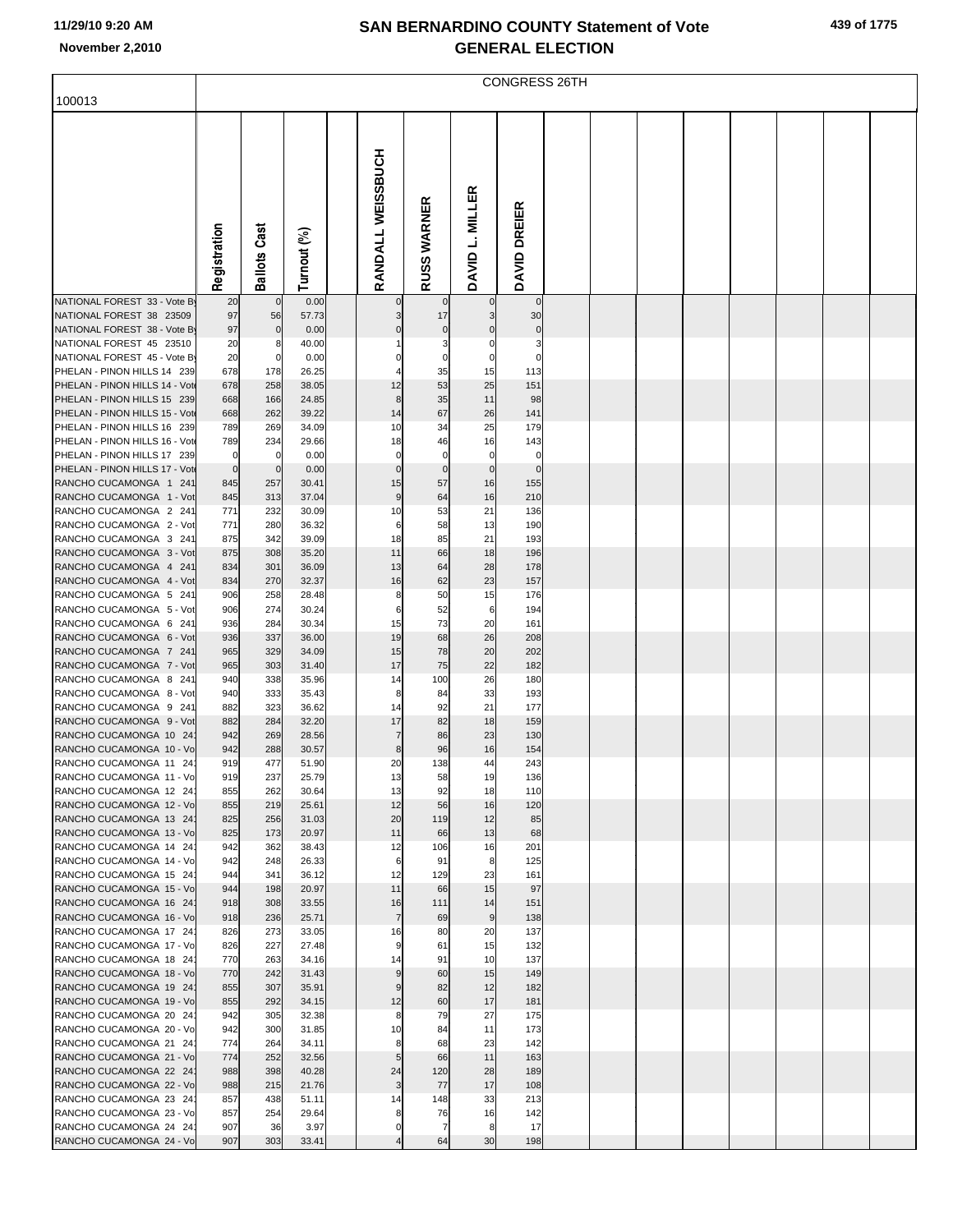|  |  | 440 of 1775 |
|--|--|-------------|
|--|--|-------------|

|                                                    |              | <b>CONGRESS 26TH</b> |                |  |                        |                    |                     |              |  |  |  |  |  |  |
|----------------------------------------------------|--------------|----------------------|----------------|--|------------------------|--------------------|---------------------|--------------|--|--|--|--|--|--|
| 100013                                             |              |                      |                |  |                        |                    |                     |              |  |  |  |  |  |  |
|                                                    |              |                      |                |  |                        |                    |                     |              |  |  |  |  |  |  |
|                                                    |              |                      |                |  | RANDALL WEISSBUCH      |                    |                     |              |  |  |  |  |  |  |
|                                                    |              |                      |                |  |                        |                    | DAVID L. MILLER     |              |  |  |  |  |  |  |
|                                                    |              |                      |                |  |                        | <b>RUSS WARNER</b> |                     | DAVID DREIER |  |  |  |  |  |  |
|                                                    | Registration | <b>Ballots Cast</b>  | Turnout (%)    |  |                        |                    |                     |              |  |  |  |  |  |  |
|                                                    |              |                      |                |  |                        |                    |                     |              |  |  |  |  |  |  |
| RANCHO CUCAMONGA 25 24                             | 949          | 339                  | 35.72          |  |                        | 130                | 21                  | 159          |  |  |  |  |  |  |
| RANCHO CUCAMONGA 25 - Vo<br>RANCHO CUCAMONGA 26 24 | 949<br>895   | 289<br>272           | 30.45<br>30.39 |  | 12<br>$\boldsymbol{9}$ | 100<br>110         | 10<br>13            | 154<br>120   |  |  |  |  |  |  |
| RANCHO CUCAMONGA 26 - Vo                           | 895          | 247                  | 27.60          |  | 8                      | 72                 | 16                  | 141          |  |  |  |  |  |  |
| RANCHO CUCAMONGA 27 24<br>RANCHO CUCAMONGA 27 - Vo | 939<br>939   | 312<br>247           | 33.23<br>26.30 |  | 10<br>6                | 83<br>64           | 24<br>26            | 175<br>141   |  |  |  |  |  |  |
| RANCHO CUCAMONGA 28 24                             | 920          | 294                  | 31.96          |  | 11                     | 93                 | 16                  | 150          |  |  |  |  |  |  |
| RANCHO CUCAMONGA 28 - Vo                           | 920          | 267                  | 29.02          |  | 11                     | 87                 | 16                  | 146          |  |  |  |  |  |  |
| RANCHO CUCAMONGA 29 24                             | 958          | 346                  | 36.12          |  | 14                     | 100                | 34                  | 177          |  |  |  |  |  |  |
| RANCHO CUCAMONGA 29 - Vo<br>RANCHO CUCAMONGA 30 24 | 958<br>426   | 217<br>154           | 22.65<br>36.15 |  | 2<br>8                 | 62<br>60           | 31<br>20            | 106<br>50    |  |  |  |  |  |  |
| RANCHO CUCAMONGA 30 - Vo                           | 426          | 70                   | 16.43          |  | 0                      | 18                 | 11                  | 35           |  |  |  |  |  |  |
| RANCHO CUCAMONGA 31 24                             | 921          | 372                  | 40.39          |  | 16                     | 124                | 23                  | 185          |  |  |  |  |  |  |
| RANCHO CUCAMONGA 31 - Vo                           | 921          | 187                  | 20.30          |  | 3                      | 57                 | $\boldsymbol{9}$    | 107          |  |  |  |  |  |  |
| RANCHO CUCAMONGA 32 24<br>RANCHO CUCAMONGA 32 - Vo | 914          | 333                  | 36.43          |  | 21                     | 110                | 19                  | 161          |  |  |  |  |  |  |
| RANCHO CUCAMONGA 33 24                             | 914<br>826   | 192<br>226           | 21.01<br>27.36 |  | 13<br>9                | 56<br>84           | 13<br>12            | 99<br>102    |  |  |  |  |  |  |
| RANCHO CUCAMONGA 33 - Vo                           | 826          | 251                  | 30.39          |  | 8                      | 86                 | $\overline{4}$      | 142          |  |  |  |  |  |  |
| RANCHO CUCAMONGA 34 24                             | 828          | 335                  | 40.46          |  | 15                     | 116                | 25                  | 148          |  |  |  |  |  |  |
| RANCHO CUCAMONGA 34 - Vo                           | 828          | 211                  | 25.48          |  | 6                      | 82                 | $\boldsymbol{9}$    | 106          |  |  |  |  |  |  |
| RANCHO CUCAMONGA 35 24<br>RANCHO CUCAMONGA 35 - Vo | 940<br>940   | 288<br>222           | 30.64<br>23.62 |  | $\boldsymbol{9}$<br>5  | 114<br>52          | 19<br>18            | 132<br>134   |  |  |  |  |  |  |
| RANCHO CUCAMONGA 36 24                             | 947          | 353                  | 37.28          |  | 17                     | 116                | 20                  | 181          |  |  |  |  |  |  |
| RANCHO CUCAMONGA 36 - Vo                           | 947          | 236                  | 24.92          |  | 10                     | 78                 | 10                  | 129          |  |  |  |  |  |  |
| RANCHO CUCAMONGA 37 24                             | 947          | 252                  | 26.61          |  | $\,6$                  | 80                 | 23                  | 117          |  |  |  |  |  |  |
| RANCHO CUCAMONGA 37 - Vo<br>RANCHO CUCAMONGA 38 24 | 947<br>855   | 293<br>271           | 30.94<br>31.70 |  | 10<br>11               | 102<br>81          | 17<br>23            | 154<br>135   |  |  |  |  |  |  |
| RANCHO CUCAMONGA 38 - Vo                           | 855          | 220                  | 25.73          |  | 5                      | 75                 | 16                  | 109          |  |  |  |  |  |  |
| RANCHO CUCAMONGA 39 24                             | 680          | 254                  | 37.35          |  | 5                      | 81                 | 13                  | 139          |  |  |  |  |  |  |
| RANCHO CUCAMONGA 39 - Vo                           | 680          | 183                  | 26.91          |  | 1                      | 47                 | 13                  | 119          |  |  |  |  |  |  |
| RANCHO CUCAMONGA 40 24<br>RANCHO CUCAMONGA 40 - Vo | 667<br>667   | 238<br>165           | 35.68<br>24.74 |  | 13<br>8                | 86<br>52           | 18<br>13            | 108<br>78    |  |  |  |  |  |  |
| RANCHO CUCAMONGA 41 24                             | 949          | 339                  | 35.72          |  | 12                     | 128                | 27                  | 147          |  |  |  |  |  |  |
| RANCHO CUCAMONGA 41 - Vo                           | 949          | 204                  | 21.50          |  | 20                     | 62                 | 21                  | 95           |  |  |  |  |  |  |
| RANCHO CUCAMONGA 42 24                             | 938          | 331                  | 35.29          |  | 11                     | 121                | 26                  | 151          |  |  |  |  |  |  |
| RANCHO CUCAMONGA 42 - Vo<br>RANCHO CUCAMONGA 43 24 | 938<br>897   | 250<br>309           | 26.65<br>34.45 |  | 11<br>4                | 97<br>94           | 19<br>22            | 112<br>161   |  |  |  |  |  |  |
| RANCHO CUCAMONGA 43 - Vo                           | 897          | 230                  | 25.64          |  | 3                      | 90                 | 17                  | 114          |  |  |  |  |  |  |
| RANCHO CUCAMONGA 44 24                             | 970          | 310                  | 31.96          |  | 16                     | 128                | 21                  | 117          |  |  |  |  |  |  |
| RANCHO CUCAMONGA 44 - Vo<br>RANCHO CUCAMONGA 45 24 | 970<br>943   | 296<br>254           | 30.52<br>26.94 |  | 9<br>5                 | 113                | 16<br>13            | 145<br>98    |  |  |  |  |  |  |
| RANCHO CUCAMONGA 45 - Vo                           | 943          | 223                  | 23.65          |  | 12                     | 119<br>86          | 10                  | 102          |  |  |  |  |  |  |
| RANCHO CUCAMONGA 46 24                             | 948          | 305                  | 32.17          |  | 13                     | 132                | 11                  | 124          |  |  |  |  |  |  |
| RANCHO CUCAMONGA 46 - Vo                           | 948          | 254                  | 26.79          |  | 17                     | 85                 | 16                  | 119          |  |  |  |  |  |  |
| RANCHO CUCAMONGA 47 24<br>RANCHO CUCAMONGA 47 - Vo | 914          | 265<br>209           | 28.99<br>22.87 |  | $\overline{5}$<br>7    | 111                | 16<br>17            | 117          |  |  |  |  |  |  |
| RANCHO CUCAMONGA 48 24                             | 914<br>912   | 261                  | 28.62          |  | 8                      | 71<br>118          | 20                  | 104<br>93    |  |  |  |  |  |  |
| RANCHO CUCAMONGA 48 - Vo                           | 912          | 270                  | 29.61          |  | 10                     | 117                | 14                  | 114          |  |  |  |  |  |  |
| RANCHO CUCAMONGA 49 24                             | 860          | 277                  | 32.21          |  | $\overline{7}$         | 118                | 22                  | 107          |  |  |  |  |  |  |
| RANCHO CUCAMONGA 49 - Vo<br>RANCHO CUCAMONGA 50 24 | 860<br>984   | 248<br>276           | 28.84<br>28.05 |  | 5<br>12                | 87<br>105          | 11<br>30            | 133<br>102   |  |  |  |  |  |  |
| RANCHO CUCAMONGA 50 - Vo                           | 984          | 237                  | 24.09          |  | 10                     | 80                 | 13                  | 122          |  |  |  |  |  |  |
| RANCHO CUCAMONGA 51 24                             | 841          | 300                  | 35.67          |  | 11                     | 141                | 14                  | 110          |  |  |  |  |  |  |
| RANCHO CUCAMONGA 51 - Vo                           | 841          | 173                  | 20.57          |  | 3                      | 74                 | 6                   | 73           |  |  |  |  |  |  |
| RANCHO CUCAMONGA 52 24                             | 842          | 228<br>167           | 27.08          |  | 15<br>$\overline{7}$   | 105                | 10                  | 84           |  |  |  |  |  |  |
| RANCHO CUCAMONGA 52 - Vo<br>RANCHO CUCAMONGA 53 24 | 842<br>468   | 142                  | 19.83<br>30.34 |  | $\overline{c}$         | 70<br>87           | 9<br>5 <sub>5</sub> | 74<br>32     |  |  |  |  |  |  |
| RANCHO CUCAMONGA 53 - Vo                           | 468          | 75                   | 16.03          |  | 3                      | 32                 | 8                   | 28           |  |  |  |  |  |  |
| RANCHO CUCAMONGA 54 24                             | 955          | 322                  | 33.72          |  | 13                     | 138                | 24                  | 109          |  |  |  |  |  |  |
| RANCHO CUCAMONGA 54 - Vo                           | 955          | 228                  | 23.87          |  | 3                      | 100                | 16                  | 99           |  |  |  |  |  |  |
| RANCHO CUCAMONGA 55 24                             | 821          | 202                  | 24.60          |  | $\overline{7}$         | 93                 | 13                  | 72           |  |  |  |  |  |  |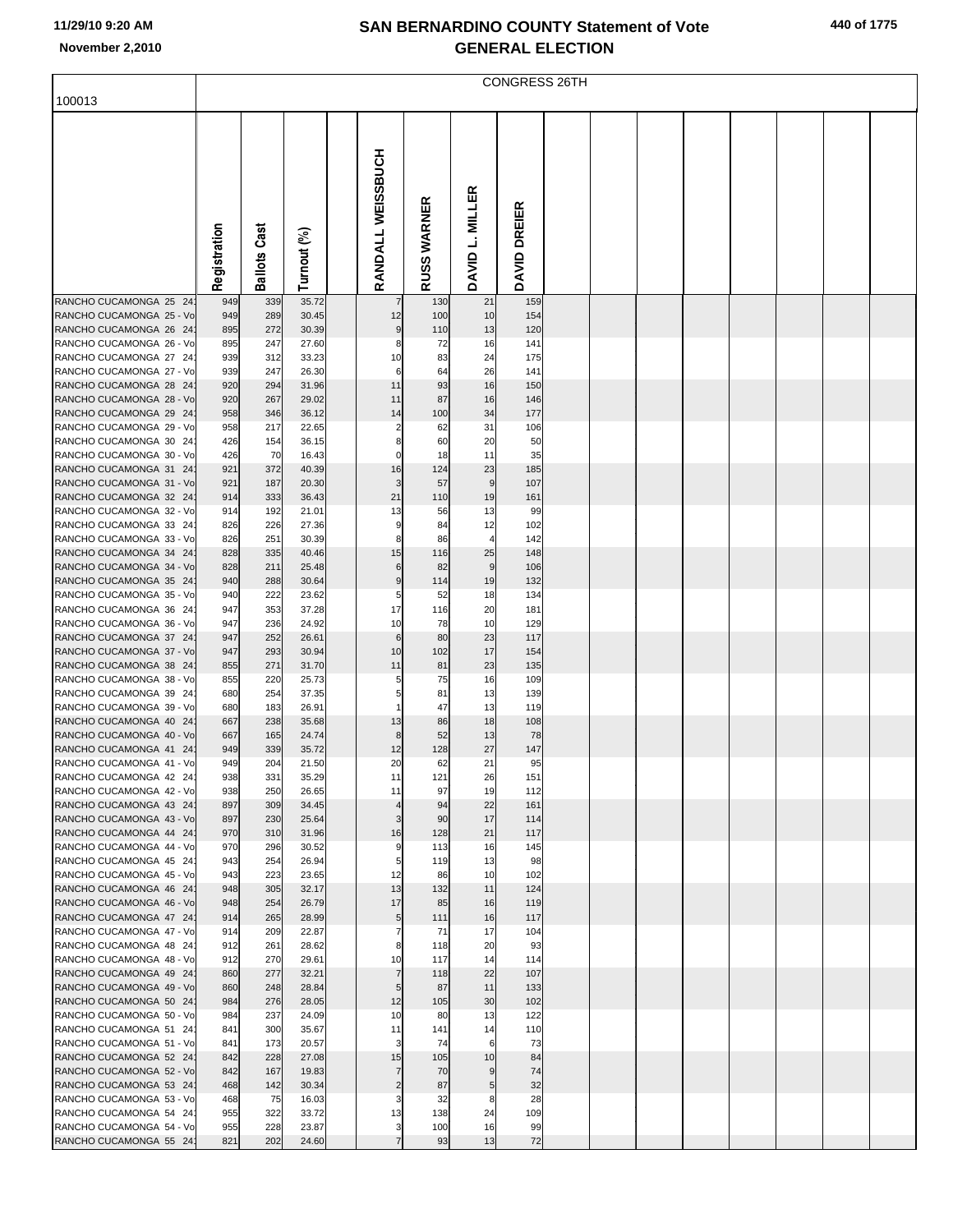| 441 of 1775 |
|-------------|
|             |

| 100013                                             |              | CONGRESS 26TH       |                |  |                      |                    |                      |                   |  |  |  |                                               |           |  |
|----------------------------------------------------|--------------|---------------------|----------------|--|----------------------|--------------------|----------------------|-------------------|--|--|--|-----------------------------------------------|-----------|--|
|                                                    |              |                     |                |  |                      |                    |                      |                   |  |  |  |                                               |           |  |
|                                                    |              |                     |                |  |                      |                    |                      |                   |  |  |  |                                               |           |  |
|                                                    |              |                     |                |  | RANDALL WEISSBUCH    |                    |                      |                   |  |  |  |                                               |           |  |
|                                                    |              |                     |                |  |                      |                    |                      |                   |  |  |  |                                               |           |  |
|                                                    |              |                     |                |  |                      |                    | <b>MILLER</b>        |                   |  |  |  |                                               |           |  |
|                                                    |              |                     |                |  |                      |                    |                      |                   |  |  |  |                                               |           |  |
|                                                    |              |                     |                |  |                      |                    | نہ                   |                   |  |  |  |                                               |           |  |
|                                                    | Registration | <b>Ballots Cast</b> | Turnout (%)    |  |                      | <b>RUSS WARNER</b> |                      | DAVID DREIER      |  |  |  |                                               |           |  |
|                                                    |              |                     |                |  |                      |                    | <b>DAVID</b>         |                   |  |  |  |                                               |           |  |
| RANCHO CUCAMONGA 55 - Vo                           | 821          | 255                 | 31.06          |  | 10                   | 90                 | 20                   | 123               |  |  |  |                                               |           |  |
| RANCHO CUCAMONGA 56 24<br>RANCHO CUCAMONGA 56 - Vo | 889<br>889   | 317<br>189          | 35.66<br>21.26 |  | 8<br>8               | 142<br>78          | 18<br>8              | 129<br>89         |  |  |  |                                               |           |  |
| RANCHO CUCAMONGA 57 24                             | 737          | 183                 | 24.83          |  | 5                    | 73                 | 12                   | 85                |  |  |  |                                               |           |  |
| RANCHO CUCAMONGA 57 - Vo                           | 737          | 161                 | 21.85          |  |                      | 54                 | 10                   | 85                |  |  |  |                                               |           |  |
| RANCHO CUCAMONGA 58 24<br>RANCHO CUCAMONGA 58 - Vo | 422<br>422   | 122<br>56           | 28.91<br>13.27 |  | 6                    | 53<br>23           | 16<br>$6 \mid$       | 37<br>21          |  |  |  |                                               |           |  |
| RANCHO CUCAMONGA 59 24                             | 998          | 280                 | 28.06          |  | 9                    | 134                | 16                   | 89                |  |  |  |                                               |           |  |
| RANCHO CUCAMONGA 59 - Vo<br>RANCHO CUCAMONGA 60 24 | 998<br>850   | 187<br>221          | 18.74<br>26.00 |  | 6<br>$\overline{7}$  | 82<br>110          | 13<br>20             | 76<br>65          |  |  |  |                                               |           |  |
| RANCHO CUCAMONGA 60 - Vo                           | 850          | 135                 | 15.88          |  | 8                    | 60                 | 9                    | 53                |  |  |  |                                               |           |  |
| RANCHO CUCAMONGA 61 24                             | 854          | 253                 | 29.63          |  | 5                    | 124                | 15                   | 79                |  |  |  |                                               |           |  |
| RANCHO CUCAMONGA 61 - Vo<br>RANCHO CUCAMONGA 62 24 | 854<br>717   | 168<br>229          | 19.67<br>31.94 |  | 5 <sub>l</sub><br>10 | 76<br>110          | 8<br>17              | 72<br>74          |  |  |  |                                               |           |  |
| RANCHO CUCAMONGA 62 - Vo                           | 717          | 159                 | 22.18          |  | $\mathbf 1$          | 71                 | 17                   | 64                |  |  |  |                                               |           |  |
| RANCHO CUCAMONGA 63 24<br>RANCHO CUCAMONGA 63 - Vo | 773<br>773   | 260<br>176          | 33.64<br>22.77 |  | 14<br>5              | 69<br>51           | 19<br>17             | 138<br>86         |  |  |  |                                               |           |  |
| RANCHO CUCAMONGA 64 24                             | 439          | 174                 | 39.64          |  | 8                    | 63                 | 6                    | 88                |  |  |  |                                               |           |  |
| RANCHO CUCAMONGA 64 - Vo                           | 439          | 114                 | 25.97          |  |                      | 31                 | $\overline{2}$       | 70                |  |  |  |                                               |           |  |
| RANCHO CUCAMONGA 65 24<br>RANCHO CUCAMONGA 65 - Vo | 582<br>582   | 171<br>110          | 29.38<br>18.90 |  | 11<br>4              | 72<br>32           | 18<br>5              | 61<br>59          |  |  |  |                                               |           |  |
| RANCHO CUCAMONGA 66 24                             | 809          | 222                 | 27.44          |  | 15                   | 99                 | 15                   | 75                |  |  |  |                                               |           |  |
| RANCHO CUCAMONGA 66 - Vo                           | 809          | 175                 | 21.63          |  | 6                    | 61                 | 18                   | 78                |  |  |  |                                               |           |  |
| RANCHO CUCAMONGA 67 24<br>RANCHO CUCAMONGA 67 - Vo | 915<br>915   | 285<br>289          | 31.15<br>31.58 |  | 3<br>10              | 94<br>49           | 13<br>19             | 165<br>199        |  |  |  |                                               |           |  |
| RANCHO CUCAMONGA 68 24                             | 1091         | 323                 | 29.61          |  | $\overline{7}$       | 120                | 13                   | 162               |  |  |  |                                               |           |  |
| RANCHO CUCAMONGA 68 - Vo<br>RANCHO CUCAMONGA 69 24 | 1091<br>984  | 290<br>281          | 26.58<br>28.56 |  | 15<br>20             | 84<br>117          | 13<br>9              | 167<br>114        |  |  |  |                                               |           |  |
| RANCHO CUCAMONGA 69 - Vo                           | 984          | 264                 | 26.83          |  | 7                    | 101                | 9                    | 135               |  |  |  |                                               |           |  |
| RANCHO CUCAMONGA 70 24<br>RANCHO CUCAMONGA 70 - Vo | 921          | 276                 | 29.97          |  | 6<br>11              | 122<br>70          | 18<br>11             | 109               |  |  |  |                                               |           |  |
| RANCHO CUCAMONGA 71 24                             | 921<br>863   | 213<br>290          | 23.13<br>33.60 |  | 13                   | 120                | 14                   | 110<br>132        |  |  |  |                                               |           |  |
| RANCHO CUCAMONGA 71 - Vo                           | 863          | 298                 | 34.53          |  | 8                    | 92                 | 10                   | 176               |  |  |  |                                               |           |  |
| RANCHO CUCAMONGA 72 24<br>RANCHO CUCAMONGA 72 - Vo | 917<br>917   | 318<br>245          | 34.68<br>26.72 |  | 10                   | 98<br>66           | 16<br>15             | 165<br>147        |  |  |  |                                               |           |  |
| RANCHO CUCAMONGA 73 24                             | 694          | 225                 | 32.42          |  | 9                    | 67                 | 21                   | 114               |  |  |  |                                               |           |  |
| RANCHO CUCAMONGA 73 - Vo                           | 694          | 234                 | 33.72          |  | 13                   | 57                 | 23                   | 137               |  |  |  |                                               |           |  |
| RANCHO CUCAMONGA 74 24<br>RANCHO CUCAMONGA 74 - Vo | 752<br>752   | 236<br>230          | 31.38<br>30.59 |  | 12<br>13             | 93<br>55           | 6<br>16              | 113<br>134        |  |  |  |                                               |           |  |
| RANCHO CUCAMONGA 75 24                             | 42           | 31                  | 73.81          |  | 0                    | 10                 | 5                    | 14                |  |  |  |                                               |           |  |
| RANCHO CUCAMONGA 75 - Vo<br>RANCHO CUCAMONGA 76 24 | 42<br>483    | $\mathbf 0$<br>154  | 0.00<br>31.88  |  | 0<br>10              | 0<br>45            | 0<br>14              | 0<br>79           |  |  |  |                                               |           |  |
| RANCHO CUCAMONGA 76 - Vo                           | 483          | 207                 | 42.86          |  | 10                   | 37                 | 18                   | 131               |  |  |  |                                               |           |  |
| RANCHO CUCAMONGA 77 24<br>RANCHO CUCAMONGA 77 - Vo | 53<br>53     | 17<br>$\mathbf{1}$  | 32.08<br>1.89  |  | 1                    | 8<br>****          | $\overline{2}$       | 5                 |  |  |  |                                               | ********* |  |
| RANCHO CUCAMONGA 81 24                             | 0            | 0                   | 0.00           |  | 0                    | 0                  |                      |                   |  |  |  | Insufficient Turnout to Protect Voter Privacy |           |  |
| RANCHO CUCAMONGA 81 - Vo                           | 0            | $\mathbf 0$         | 0.00           |  |                      |                    | 0                    |                   |  |  |  |                                               |           |  |
| RANCHO CUCAMONGA 82 24<br>RANCHO CUCAMONGA 82 - Vo | 45<br>45     | 27<br>$\mathbf 0$   | 60.00<br>0.00  |  |                      | $\mathbf{0}$       | 3<br>0               | 18<br>$\mathbf 0$ |  |  |  |                                               |           |  |
| RANCHO CUCAMONGA 86 24                             | 924          | 215                 | 23.27          |  | 10                   | 94                 | 14                   | 74                |  |  |  |                                               |           |  |
| RANCHO CUCAMONGA 86 - Vo                           | 924          | 247                 | 26.73          |  |                      | 106                | 17                   | 107               |  |  |  |                                               |           |  |
| RANCHO CUCAMONGA 87 24<br>RANCHO CUCAMONGA 87 - Vo | 756<br>756   | 243<br>188          | 32.14<br>24.87 |  |                      | 120<br>85          | 12<br>7              | 97<br>85          |  |  |  |                                               |           |  |
| RANCHO CUCAMONGA 88 24                             | 649          | 211                 | 32.51          |  |                      | 85                 | 9                    | 97                |  |  |  |                                               |           |  |
| RANCHO CUCAMONGA 88 - Vo<br>RANCHO CUCAMONGA 89 24 | 649<br>855   | 159<br>271          | 24.50<br>31.70 |  | 5<br>11              | 57<br>79           | 8 <sup>1</sup><br>26 | 75<br>140         |  |  |  |                                               |           |  |
| RANCHO CUCAMONGA 89 - Vo                           | 855          | 268                 | 31.35          |  | 18                   | 79                 | 11                   | 143               |  |  |  |                                               |           |  |
| RANCHO CUCAMONGA 90 24<br>RANCHO CUCAMONGA 90 - Vo | 611<br>611   | 220<br>151          | 36.01<br>24.71 |  | 11<br>11             | 81<br>38           | 12<br>10             | 103<br>83         |  |  |  |                                               |           |  |
| RANCHO CUCAMONGA 91 24                             | 769          | 247                 | 32.12          |  | 9                    | 57                 | 23                   | 145               |  |  |  |                                               |           |  |
| RANCHO CUCAMONGA 91 - Vo                           | 769          | 264                 | 34.33          |  | 9                    | 70                 | 13                   | 153               |  |  |  |                                               |           |  |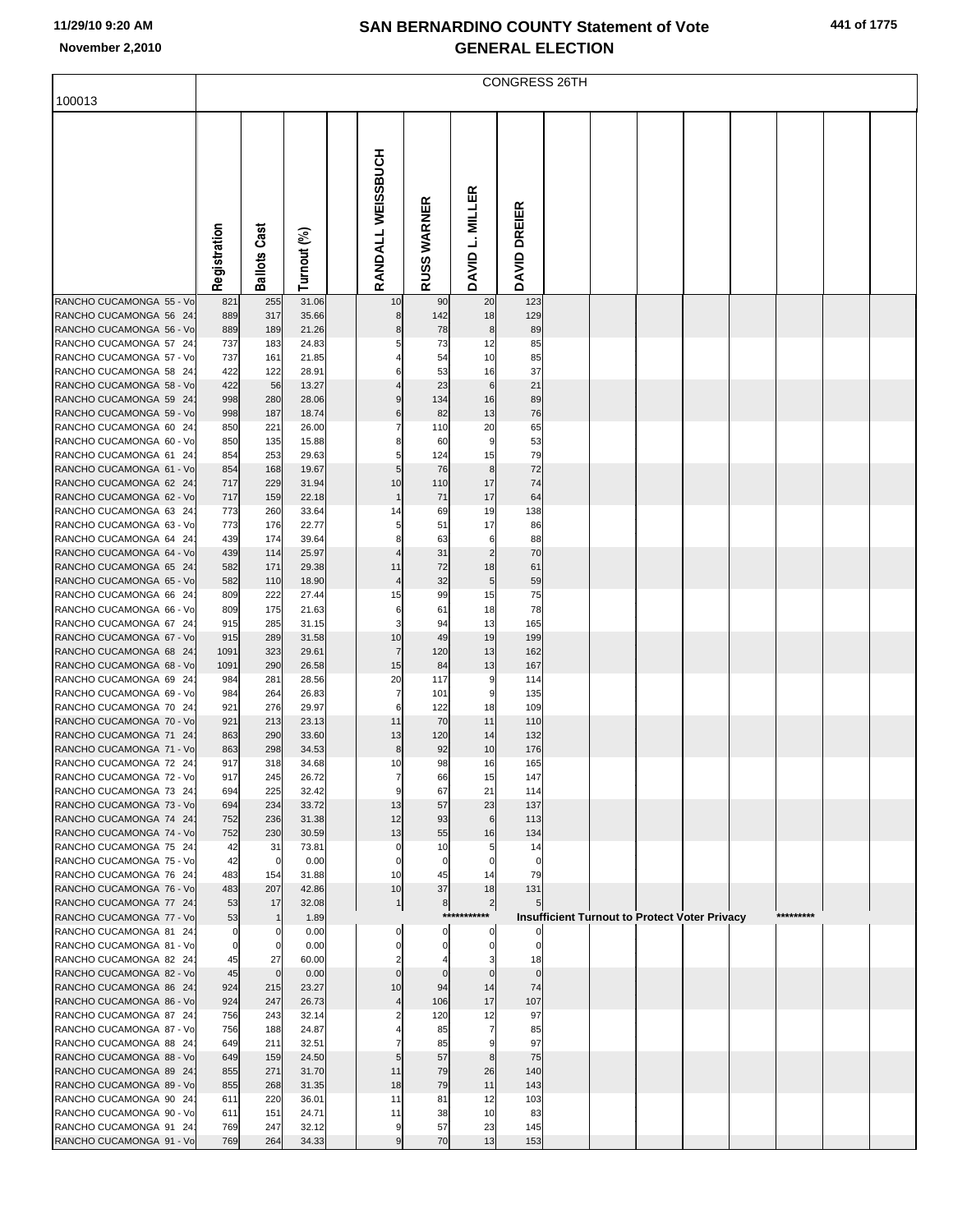| 442 of 1775 |  |  |  |
|-------------|--|--|--|
|-------------|--|--|--|

| RANDALL WEISSBUCH<br>DAVID L. MILLER<br>RUSS WARNER<br>DAVID DREIER<br>Cast<br>Registration<br>Turnout (%)<br>Ballots<br>28.41<br>RANCHO CUCAMONGA 92 24<br>229<br>806<br>80<br>16<br>113<br>19<br>RANCHO CUCAMONGA 92 - Vo<br>806<br>206<br>25.56<br>69<br>102<br>5<br>93<br>147<br>RANCHO CUCAMONGA 93 24<br>940<br>288<br>30.64<br>$\overline{7}$<br>16<br>74<br>RANCHO CUCAMONGA 93 - Vo<br>940<br>209<br>22.23<br>18<br>94<br>8<br>74<br>RANCHO CUCAMONGA 95 24<br>812<br>272<br>33.50<br>10<br>20<br>156<br>51<br>16<br>RANCHO CUCAMONGA 95 - Vo<br>812<br>280<br>34.48<br>5<br>194<br>$\overline{2}$<br>10<br>RANCHO CUCAMONGA 96 24<br>916<br>156<br>17.03<br>51<br>85<br>RANCHO CUCAMONGA 96 - Vo<br>343<br>12<br>71<br>33<br>211<br>916<br>37.45<br>$\,$ 6<br>RANCHO CUCAMONGA 97 24<br>291<br>30.79<br>110<br>12<br>141<br>945<br>11<br>RANCHO CUCAMONGA 97 - Vo<br>945<br>272<br>28.78<br>12<br>77<br>162<br>RANCHO CUCAMONGA 98 24<br>278<br>12<br>81<br>17<br>151<br>834<br>33.33<br>RANCHO CUCAMONGA 98 - Vo<br>834<br>325<br>38.97<br>6<br>85<br>31<br>195<br>118<br>RANCHO CUCAMONGA 99 24<br>956<br>350<br>36.61<br>8<br>33<br>172<br>RANCHO CUCAMONGA 99 - Vo<br>956<br>250<br>$\overline{7}$<br>66<br>14<br>156<br>26.15<br>RANCHO CUCAMONGA 100 24<br>324<br>119<br>5<br>37<br>$\overline{7}$<br>60<br>36.73<br>RANCHO CUCAMONGA 100 - Vo<br>324<br>71<br>17<br>43<br>21.91<br>3<br>4<br>RANCHO CUCAMONGA 101 24<br>752<br>217<br>84<br>83<br>28.86<br>6<br>77<br>RANCHO CUCAMONGA 101 - Vo<br>752<br>198<br>26.33<br>92<br>10<br>90<br>RANCHO CUCAMONGA 102 24<br>751<br>215<br>28.63<br>8<br>89<br>6<br>90<br>RANCHO CUCAMONGA 102 - Vo<br>751<br>203<br>27.03<br>$6\phantom{1}6$<br>11<br>84<br>12<br>78<br>RANCHO CUCAMONGA 103 24<br>880<br>229<br>26.02<br>17<br>108<br>79<br>RANCHO CUCAMONGA 103 - Vo<br>880<br>221<br>11<br>19<br>103<br>25.11<br>RANCHO CUCAMONGA 104 24<br>794<br>200<br>88<br>20<br>70<br>25.19<br>6<br>RANCHO CUCAMONGA 104 - Vo<br>794<br>156<br>19.65<br>62<br>9<br>73<br>6<br>91<br>RANCHO CUCAMONGA 105 24<br>651<br>180<br>$\overline{7}$<br>12<br>61<br>27.65<br>RANCHO CUCAMONGA 105 - Vo<br>651<br>128<br>$\overline{2}$<br>55<br>9<br>56<br>19.66<br>16<br>RANCHO CUCAMONGA 106 24<br>307<br>88<br>26<br>152<br>817<br>37.58<br>13<br>RANCHO CUCAMONGA 106 - Vo<br>143<br>9<br>47<br>67<br>817<br>17.50<br>RANCHO CUCAMONGA 107 24<br>749<br>233<br>5<br>115<br>16<br>70<br>31.11<br>10<br>57<br>RANCHO CUCAMONGA 107 - Vo<br>749<br>147<br>19.63<br>10<br>59<br>RANCHO CUCAMONGA 108 24<br>326<br>94<br>28.83<br>31<br>3<br>45<br>3<br>RANCHO CUCAMONGA 108 - Vo<br>326<br>20.25<br>28<br>27<br>66<br>$\overline{2}$<br>SAN ANTONIO HEIGHTS 1 246<br>54<br>62.79<br>13<br>33<br>86<br>$\overline{4}$<br>3<br>SAN ANTONIO HEIGHTS 1 - Vote<br>86<br>0.00<br>$\mathbf 0$<br>$\mathbf 0$<br>$\mathbf 0$<br>0<br>C<br>SAN ANTONIO HEIGHTS 2 246<br>1194<br>501<br>41.96<br>16<br>90<br>29<br>330<br>19<br>SAN ANTONIO HEIGHTS 2 - Vote<br>1194<br>386<br>32.33<br>16<br>96<br>242<br>370<br>13<br>90<br>29<br>221<br>SAN ANTONIO HEIGHTS 3 246<br>1033<br>35.82<br>11<br>SAN ANTONIO HEIGHTS 3 - Vote<br>1033<br>278<br>26.91<br>51<br>14<br>186<br>SAN BERNARDINO 1 24331<br>0.00<br>$\pmb{0}$<br>$\mathbf 0$<br>$\mathbf 0$<br>$\mathbf 0$<br>$\overline{0}$<br>0<br>SAN BERNARDINO 1 - Vote By<br>0.00<br>$\Omega$<br>$\Omega$<br>$\mathsf{C}$<br>0<br>0<br>$\Omega$<br>SAN BERNARDINO 2 24332<br>0.00<br>$\Omega$<br>$\Omega$<br>$\Omega$<br>0<br>0<br>$\Omega$<br>0.00<br>SAN BERNARDINO 2 - Vote By<br>0<br>$\Omega$<br>$\Omega$<br>$\Omega$<br>$\Omega$<br>$\Omega$<br>UPLAND 1 24550<br>1159<br>359<br>30.97<br>16<br>136<br>16<br>164<br>372<br>17<br>124<br>17<br>UPLAND 1 - Vote By Mail<br>1159<br>32.10<br>193<br>350<br>19<br>222<br>UPLAND 2 24551<br>983<br>35.61<br>5<br>92<br>19<br>221<br>UPLAND 2 - Vote By Mail<br>983<br>361<br>36.72<br>92<br>19<br>UPLAND 3 24552<br>887<br>280<br>31.57<br>68<br>168<br>5<br>UPLAND 3 - Vote By Mail<br>323<br>12<br>207<br>887<br>36.41<br>10<br>80<br>87<br>21<br>UPLAND 4 24553<br>1140<br>408<br>35.79<br>16<br>269<br>UPLAND 4 - Vote By Mail<br>1140<br>365<br>32.02<br>8<br>88<br>24<br>220<br>15<br>UPLAND 5 24554<br>1224<br>408<br>33.33<br>$\boldsymbol{9}$<br>133<br>233<br>288<br>UPLAND 5 - Vote By Mail<br>1224<br>475<br>38.81<br>129<br>21<br>11<br>UPLAND 6 24555<br>775<br>240<br>30.97<br>$\overline{7}$<br>64<br>10<br>141<br>23<br>UPLAND 6 - Vote By Mail<br>775<br>336<br>43.35<br>16<br>66<br>214<br>330<br>14<br>UPLAND 7 24556<br>871<br>37.89<br>$\boldsymbol{9}$<br>106<br>183<br>UPLAND 7 - Vote By Mail<br>871<br>247<br>28.36<br>$\overline{7}$<br>85<br>$\,6$<br>138<br>230<br><b>UPLAND 8 24557</b><br>1238<br>413<br>33.36<br>11<br>119<br>30<br>35<br>UPLAND 8 - Vote By Mail<br>1238<br>447<br>36.11<br>116<br>273<br>7<br>25<br>UPLAND 9 24558<br>1039<br>345<br>33.21<br>10<br>108<br>189<br>UPLAND 9 - Vote By Mail<br>37.63<br>15<br>1039<br>391<br>12<br>85<br>263 | 100013 | <b>CONGRESS 26TH</b> |  |  |  |  |  |  |  |  |  |  |  |  |
|-------------------------------------------------------------------------------------------------------------------------------------------------------------------------------------------------------------------------------------------------------------------------------------------------------------------------------------------------------------------------------------------------------------------------------------------------------------------------------------------------------------------------------------------------------------------------------------------------------------------------------------------------------------------------------------------------------------------------------------------------------------------------------------------------------------------------------------------------------------------------------------------------------------------------------------------------------------------------------------------------------------------------------------------------------------------------------------------------------------------------------------------------------------------------------------------------------------------------------------------------------------------------------------------------------------------------------------------------------------------------------------------------------------------------------------------------------------------------------------------------------------------------------------------------------------------------------------------------------------------------------------------------------------------------------------------------------------------------------------------------------------------------------------------------------------------------------------------------------------------------------------------------------------------------------------------------------------------------------------------------------------------------------------------------------------------------------------------------------------------------------------------------------------------------------------------------------------------------------------------------------------------------------------------------------------------------------------------------------------------------------------------------------------------------------------------------------------------------------------------------------------------------------------------------------------------------------------------------------------------------------------------------------------------------------------------------------------------------------------------------------------------------------------------------------------------------------------------------------------------------------------------------------------------------------------------------------------------------------------------------------------------------------------------------------------------------------------------------------------------------------------------------------------------------------------------------------------------------------------------------------------------------------------------------------------------------------------------------------------------------------------------------------------------------------------------------------------------------------------------------------------------------------------------------------------------------------------------------------------------------------------------------------------------------------------------------------------------------------------------------------------------------------------------------------------------------------------------------------------------------------------------------------------------------------------------------------------------------------------------------------------------------------------------------------------------------------------------------------------------------------------------------------------------------------------------------------------------------------------------------------------------------------------------------------------------------------------------------------------------------------------------------------------------------------------------------------------------------------------------------------------------------------------------------------------------------------------------------------------------------------------------------------------------------------------------------------------------------------------------------------------------------------------------------------------------------------------------------------------------------------------------------------------------------------------------------------------------------------------------------------------------------------|--------|----------------------|--|--|--|--|--|--|--|--|--|--|--|--|
|                                                                                                                                                                                                                                                                                                                                                                                                                                                                                                                                                                                                                                                                                                                                                                                                                                                                                                                                                                                                                                                                                                                                                                                                                                                                                                                                                                                                                                                                                                                                                                                                                                                                                                                                                                                                                                                                                                                                                                                                                                                                                                                                                                                                                                                                                                                                                                                                                                                                                                                                                                                                                                                                                                                                                                                                                                                                                                                                                                                                                                                                                                                                                                                                                                                                                                                                                                                                                                                                                                                                                                                                                                                                                                                                                                                                                                                                                                                                                                                                                                                                                                                                                                                                                                                                                                                                                                                                                                                                                                                                                                                                                                                                                                                                                                                                                                                                                                                                                                                                                               |        |                      |  |  |  |  |  |  |  |  |  |  |  |  |
|                                                                                                                                                                                                                                                                                                                                                                                                                                                                                                                                                                                                                                                                                                                                                                                                                                                                                                                                                                                                                                                                                                                                                                                                                                                                                                                                                                                                                                                                                                                                                                                                                                                                                                                                                                                                                                                                                                                                                                                                                                                                                                                                                                                                                                                                                                                                                                                                                                                                                                                                                                                                                                                                                                                                                                                                                                                                                                                                                                                                                                                                                                                                                                                                                                                                                                                                                                                                                                                                                                                                                                                                                                                                                                                                                                                                                                                                                                                                                                                                                                                                                                                                                                                                                                                                                                                                                                                                                                                                                                                                                                                                                                                                                                                                                                                                                                                                                                                                                                                                                               |        |                      |  |  |  |  |  |  |  |  |  |  |  |  |
|                                                                                                                                                                                                                                                                                                                                                                                                                                                                                                                                                                                                                                                                                                                                                                                                                                                                                                                                                                                                                                                                                                                                                                                                                                                                                                                                                                                                                                                                                                                                                                                                                                                                                                                                                                                                                                                                                                                                                                                                                                                                                                                                                                                                                                                                                                                                                                                                                                                                                                                                                                                                                                                                                                                                                                                                                                                                                                                                                                                                                                                                                                                                                                                                                                                                                                                                                                                                                                                                                                                                                                                                                                                                                                                                                                                                                                                                                                                                                                                                                                                                                                                                                                                                                                                                                                                                                                                                                                                                                                                                                                                                                                                                                                                                                                                                                                                                                                                                                                                                                               |        |                      |  |  |  |  |  |  |  |  |  |  |  |  |
|                                                                                                                                                                                                                                                                                                                                                                                                                                                                                                                                                                                                                                                                                                                                                                                                                                                                                                                                                                                                                                                                                                                                                                                                                                                                                                                                                                                                                                                                                                                                                                                                                                                                                                                                                                                                                                                                                                                                                                                                                                                                                                                                                                                                                                                                                                                                                                                                                                                                                                                                                                                                                                                                                                                                                                                                                                                                                                                                                                                                                                                                                                                                                                                                                                                                                                                                                                                                                                                                                                                                                                                                                                                                                                                                                                                                                                                                                                                                                                                                                                                                                                                                                                                                                                                                                                                                                                                                                                                                                                                                                                                                                                                                                                                                                                                                                                                                                                                                                                                                                               |        |                      |  |  |  |  |  |  |  |  |  |  |  |  |
|                                                                                                                                                                                                                                                                                                                                                                                                                                                                                                                                                                                                                                                                                                                                                                                                                                                                                                                                                                                                                                                                                                                                                                                                                                                                                                                                                                                                                                                                                                                                                                                                                                                                                                                                                                                                                                                                                                                                                                                                                                                                                                                                                                                                                                                                                                                                                                                                                                                                                                                                                                                                                                                                                                                                                                                                                                                                                                                                                                                                                                                                                                                                                                                                                                                                                                                                                                                                                                                                                                                                                                                                                                                                                                                                                                                                                                                                                                                                                                                                                                                                                                                                                                                                                                                                                                                                                                                                                                                                                                                                                                                                                                                                                                                                                                                                                                                                                                                                                                                                                               |        |                      |  |  |  |  |  |  |  |  |  |  |  |  |
|                                                                                                                                                                                                                                                                                                                                                                                                                                                                                                                                                                                                                                                                                                                                                                                                                                                                                                                                                                                                                                                                                                                                                                                                                                                                                                                                                                                                                                                                                                                                                                                                                                                                                                                                                                                                                                                                                                                                                                                                                                                                                                                                                                                                                                                                                                                                                                                                                                                                                                                                                                                                                                                                                                                                                                                                                                                                                                                                                                                                                                                                                                                                                                                                                                                                                                                                                                                                                                                                                                                                                                                                                                                                                                                                                                                                                                                                                                                                                                                                                                                                                                                                                                                                                                                                                                                                                                                                                                                                                                                                                                                                                                                                                                                                                                                                                                                                                                                                                                                                                               |        |                      |  |  |  |  |  |  |  |  |  |  |  |  |
|                                                                                                                                                                                                                                                                                                                                                                                                                                                                                                                                                                                                                                                                                                                                                                                                                                                                                                                                                                                                                                                                                                                                                                                                                                                                                                                                                                                                                                                                                                                                                                                                                                                                                                                                                                                                                                                                                                                                                                                                                                                                                                                                                                                                                                                                                                                                                                                                                                                                                                                                                                                                                                                                                                                                                                                                                                                                                                                                                                                                                                                                                                                                                                                                                                                                                                                                                                                                                                                                                                                                                                                                                                                                                                                                                                                                                                                                                                                                                                                                                                                                                                                                                                                                                                                                                                                                                                                                                                                                                                                                                                                                                                                                                                                                                                                                                                                                                                                                                                                                                               |        |                      |  |  |  |  |  |  |  |  |  |  |  |  |
|                                                                                                                                                                                                                                                                                                                                                                                                                                                                                                                                                                                                                                                                                                                                                                                                                                                                                                                                                                                                                                                                                                                                                                                                                                                                                                                                                                                                                                                                                                                                                                                                                                                                                                                                                                                                                                                                                                                                                                                                                                                                                                                                                                                                                                                                                                                                                                                                                                                                                                                                                                                                                                                                                                                                                                                                                                                                                                                                                                                                                                                                                                                                                                                                                                                                                                                                                                                                                                                                                                                                                                                                                                                                                                                                                                                                                                                                                                                                                                                                                                                                                                                                                                                                                                                                                                                                                                                                                                                                                                                                                                                                                                                                                                                                                                                                                                                                                                                                                                                                                               |        |                      |  |  |  |  |  |  |  |  |  |  |  |  |
|                                                                                                                                                                                                                                                                                                                                                                                                                                                                                                                                                                                                                                                                                                                                                                                                                                                                                                                                                                                                                                                                                                                                                                                                                                                                                                                                                                                                                                                                                                                                                                                                                                                                                                                                                                                                                                                                                                                                                                                                                                                                                                                                                                                                                                                                                                                                                                                                                                                                                                                                                                                                                                                                                                                                                                                                                                                                                                                                                                                                                                                                                                                                                                                                                                                                                                                                                                                                                                                                                                                                                                                                                                                                                                                                                                                                                                                                                                                                                                                                                                                                                                                                                                                                                                                                                                                                                                                                                                                                                                                                                                                                                                                                                                                                                                                                                                                                                                                                                                                                                               |        |                      |  |  |  |  |  |  |  |  |  |  |  |  |
|                                                                                                                                                                                                                                                                                                                                                                                                                                                                                                                                                                                                                                                                                                                                                                                                                                                                                                                                                                                                                                                                                                                                                                                                                                                                                                                                                                                                                                                                                                                                                                                                                                                                                                                                                                                                                                                                                                                                                                                                                                                                                                                                                                                                                                                                                                                                                                                                                                                                                                                                                                                                                                                                                                                                                                                                                                                                                                                                                                                                                                                                                                                                                                                                                                                                                                                                                                                                                                                                                                                                                                                                                                                                                                                                                                                                                                                                                                                                                                                                                                                                                                                                                                                                                                                                                                                                                                                                                                                                                                                                                                                                                                                                                                                                                                                                                                                                                                                                                                                                                               |        |                      |  |  |  |  |  |  |  |  |  |  |  |  |
|                                                                                                                                                                                                                                                                                                                                                                                                                                                                                                                                                                                                                                                                                                                                                                                                                                                                                                                                                                                                                                                                                                                                                                                                                                                                                                                                                                                                                                                                                                                                                                                                                                                                                                                                                                                                                                                                                                                                                                                                                                                                                                                                                                                                                                                                                                                                                                                                                                                                                                                                                                                                                                                                                                                                                                                                                                                                                                                                                                                                                                                                                                                                                                                                                                                                                                                                                                                                                                                                                                                                                                                                                                                                                                                                                                                                                                                                                                                                                                                                                                                                                                                                                                                                                                                                                                                                                                                                                                                                                                                                                                                                                                                                                                                                                                                                                                                                                                                                                                                                                               |        |                      |  |  |  |  |  |  |  |  |  |  |  |  |
|                                                                                                                                                                                                                                                                                                                                                                                                                                                                                                                                                                                                                                                                                                                                                                                                                                                                                                                                                                                                                                                                                                                                                                                                                                                                                                                                                                                                                                                                                                                                                                                                                                                                                                                                                                                                                                                                                                                                                                                                                                                                                                                                                                                                                                                                                                                                                                                                                                                                                                                                                                                                                                                                                                                                                                                                                                                                                                                                                                                                                                                                                                                                                                                                                                                                                                                                                                                                                                                                                                                                                                                                                                                                                                                                                                                                                                                                                                                                                                                                                                                                                                                                                                                                                                                                                                                                                                                                                                                                                                                                                                                                                                                                                                                                                                                                                                                                                                                                                                                                                               |        |                      |  |  |  |  |  |  |  |  |  |  |  |  |
|                                                                                                                                                                                                                                                                                                                                                                                                                                                                                                                                                                                                                                                                                                                                                                                                                                                                                                                                                                                                                                                                                                                                                                                                                                                                                                                                                                                                                                                                                                                                                                                                                                                                                                                                                                                                                                                                                                                                                                                                                                                                                                                                                                                                                                                                                                                                                                                                                                                                                                                                                                                                                                                                                                                                                                                                                                                                                                                                                                                                                                                                                                                                                                                                                                                                                                                                                                                                                                                                                                                                                                                                                                                                                                                                                                                                                                                                                                                                                                                                                                                                                                                                                                                                                                                                                                                                                                                                                                                                                                                                                                                                                                                                                                                                                                                                                                                                                                                                                                                                                               |        |                      |  |  |  |  |  |  |  |  |  |  |  |  |
|                                                                                                                                                                                                                                                                                                                                                                                                                                                                                                                                                                                                                                                                                                                                                                                                                                                                                                                                                                                                                                                                                                                                                                                                                                                                                                                                                                                                                                                                                                                                                                                                                                                                                                                                                                                                                                                                                                                                                                                                                                                                                                                                                                                                                                                                                                                                                                                                                                                                                                                                                                                                                                                                                                                                                                                                                                                                                                                                                                                                                                                                                                                                                                                                                                                                                                                                                                                                                                                                                                                                                                                                                                                                                                                                                                                                                                                                                                                                                                                                                                                                                                                                                                                                                                                                                                                                                                                                                                                                                                                                                                                                                                                                                                                                                                                                                                                                                                                                                                                                                               |        |                      |  |  |  |  |  |  |  |  |  |  |  |  |
|                                                                                                                                                                                                                                                                                                                                                                                                                                                                                                                                                                                                                                                                                                                                                                                                                                                                                                                                                                                                                                                                                                                                                                                                                                                                                                                                                                                                                                                                                                                                                                                                                                                                                                                                                                                                                                                                                                                                                                                                                                                                                                                                                                                                                                                                                                                                                                                                                                                                                                                                                                                                                                                                                                                                                                                                                                                                                                                                                                                                                                                                                                                                                                                                                                                                                                                                                                                                                                                                                                                                                                                                                                                                                                                                                                                                                                                                                                                                                                                                                                                                                                                                                                                                                                                                                                                                                                                                                                                                                                                                                                                                                                                                                                                                                                                                                                                                                                                                                                                                                               |        |                      |  |  |  |  |  |  |  |  |  |  |  |  |
|                                                                                                                                                                                                                                                                                                                                                                                                                                                                                                                                                                                                                                                                                                                                                                                                                                                                                                                                                                                                                                                                                                                                                                                                                                                                                                                                                                                                                                                                                                                                                                                                                                                                                                                                                                                                                                                                                                                                                                                                                                                                                                                                                                                                                                                                                                                                                                                                                                                                                                                                                                                                                                                                                                                                                                                                                                                                                                                                                                                                                                                                                                                                                                                                                                                                                                                                                                                                                                                                                                                                                                                                                                                                                                                                                                                                                                                                                                                                                                                                                                                                                                                                                                                                                                                                                                                                                                                                                                                                                                                                                                                                                                                                                                                                                                                                                                                                                                                                                                                                                               |        |                      |  |  |  |  |  |  |  |  |  |  |  |  |
|                                                                                                                                                                                                                                                                                                                                                                                                                                                                                                                                                                                                                                                                                                                                                                                                                                                                                                                                                                                                                                                                                                                                                                                                                                                                                                                                                                                                                                                                                                                                                                                                                                                                                                                                                                                                                                                                                                                                                                                                                                                                                                                                                                                                                                                                                                                                                                                                                                                                                                                                                                                                                                                                                                                                                                                                                                                                                                                                                                                                                                                                                                                                                                                                                                                                                                                                                                                                                                                                                                                                                                                                                                                                                                                                                                                                                                                                                                                                                                                                                                                                                                                                                                                                                                                                                                                                                                                                                                                                                                                                                                                                                                                                                                                                                                                                                                                                                                                                                                                                                               |        |                      |  |  |  |  |  |  |  |  |  |  |  |  |
|                                                                                                                                                                                                                                                                                                                                                                                                                                                                                                                                                                                                                                                                                                                                                                                                                                                                                                                                                                                                                                                                                                                                                                                                                                                                                                                                                                                                                                                                                                                                                                                                                                                                                                                                                                                                                                                                                                                                                                                                                                                                                                                                                                                                                                                                                                                                                                                                                                                                                                                                                                                                                                                                                                                                                                                                                                                                                                                                                                                                                                                                                                                                                                                                                                                                                                                                                                                                                                                                                                                                                                                                                                                                                                                                                                                                                                                                                                                                                                                                                                                                                                                                                                                                                                                                                                                                                                                                                                                                                                                                                                                                                                                                                                                                                                                                                                                                                                                                                                                                                               |        |                      |  |  |  |  |  |  |  |  |  |  |  |  |
|                                                                                                                                                                                                                                                                                                                                                                                                                                                                                                                                                                                                                                                                                                                                                                                                                                                                                                                                                                                                                                                                                                                                                                                                                                                                                                                                                                                                                                                                                                                                                                                                                                                                                                                                                                                                                                                                                                                                                                                                                                                                                                                                                                                                                                                                                                                                                                                                                                                                                                                                                                                                                                                                                                                                                                                                                                                                                                                                                                                                                                                                                                                                                                                                                                                                                                                                                                                                                                                                                                                                                                                                                                                                                                                                                                                                                                                                                                                                                                                                                                                                                                                                                                                                                                                                                                                                                                                                                                                                                                                                                                                                                                                                                                                                                                                                                                                                                                                                                                                                                               |        |                      |  |  |  |  |  |  |  |  |  |  |  |  |
|                                                                                                                                                                                                                                                                                                                                                                                                                                                                                                                                                                                                                                                                                                                                                                                                                                                                                                                                                                                                                                                                                                                                                                                                                                                                                                                                                                                                                                                                                                                                                                                                                                                                                                                                                                                                                                                                                                                                                                                                                                                                                                                                                                                                                                                                                                                                                                                                                                                                                                                                                                                                                                                                                                                                                                                                                                                                                                                                                                                                                                                                                                                                                                                                                                                                                                                                                                                                                                                                                                                                                                                                                                                                                                                                                                                                                                                                                                                                                                                                                                                                                                                                                                                                                                                                                                                                                                                                                                                                                                                                                                                                                                                                                                                                                                                                                                                                                                                                                                                                                               |        |                      |  |  |  |  |  |  |  |  |  |  |  |  |
|                                                                                                                                                                                                                                                                                                                                                                                                                                                                                                                                                                                                                                                                                                                                                                                                                                                                                                                                                                                                                                                                                                                                                                                                                                                                                                                                                                                                                                                                                                                                                                                                                                                                                                                                                                                                                                                                                                                                                                                                                                                                                                                                                                                                                                                                                                                                                                                                                                                                                                                                                                                                                                                                                                                                                                                                                                                                                                                                                                                                                                                                                                                                                                                                                                                                                                                                                                                                                                                                                                                                                                                                                                                                                                                                                                                                                                                                                                                                                                                                                                                                                                                                                                                                                                                                                                                                                                                                                                                                                                                                                                                                                                                                                                                                                                                                                                                                                                                                                                                                                               |        |                      |  |  |  |  |  |  |  |  |  |  |  |  |
|                                                                                                                                                                                                                                                                                                                                                                                                                                                                                                                                                                                                                                                                                                                                                                                                                                                                                                                                                                                                                                                                                                                                                                                                                                                                                                                                                                                                                                                                                                                                                                                                                                                                                                                                                                                                                                                                                                                                                                                                                                                                                                                                                                                                                                                                                                                                                                                                                                                                                                                                                                                                                                                                                                                                                                                                                                                                                                                                                                                                                                                                                                                                                                                                                                                                                                                                                                                                                                                                                                                                                                                                                                                                                                                                                                                                                                                                                                                                                                                                                                                                                                                                                                                                                                                                                                                                                                                                                                                                                                                                                                                                                                                                                                                                                                                                                                                                                                                                                                                                                               |        |                      |  |  |  |  |  |  |  |  |  |  |  |  |
|                                                                                                                                                                                                                                                                                                                                                                                                                                                                                                                                                                                                                                                                                                                                                                                                                                                                                                                                                                                                                                                                                                                                                                                                                                                                                                                                                                                                                                                                                                                                                                                                                                                                                                                                                                                                                                                                                                                                                                                                                                                                                                                                                                                                                                                                                                                                                                                                                                                                                                                                                                                                                                                                                                                                                                                                                                                                                                                                                                                                                                                                                                                                                                                                                                                                                                                                                                                                                                                                                                                                                                                                                                                                                                                                                                                                                                                                                                                                                                                                                                                                                                                                                                                                                                                                                                                                                                                                                                                                                                                                                                                                                                                                                                                                                                                                                                                                                                                                                                                                                               |        |                      |  |  |  |  |  |  |  |  |  |  |  |  |
|                                                                                                                                                                                                                                                                                                                                                                                                                                                                                                                                                                                                                                                                                                                                                                                                                                                                                                                                                                                                                                                                                                                                                                                                                                                                                                                                                                                                                                                                                                                                                                                                                                                                                                                                                                                                                                                                                                                                                                                                                                                                                                                                                                                                                                                                                                                                                                                                                                                                                                                                                                                                                                                                                                                                                                                                                                                                                                                                                                                                                                                                                                                                                                                                                                                                                                                                                                                                                                                                                                                                                                                                                                                                                                                                                                                                                                                                                                                                                                                                                                                                                                                                                                                                                                                                                                                                                                                                                                                                                                                                                                                                                                                                                                                                                                                                                                                                                                                                                                                                                               |        |                      |  |  |  |  |  |  |  |  |  |  |  |  |
|                                                                                                                                                                                                                                                                                                                                                                                                                                                                                                                                                                                                                                                                                                                                                                                                                                                                                                                                                                                                                                                                                                                                                                                                                                                                                                                                                                                                                                                                                                                                                                                                                                                                                                                                                                                                                                                                                                                                                                                                                                                                                                                                                                                                                                                                                                                                                                                                                                                                                                                                                                                                                                                                                                                                                                                                                                                                                                                                                                                                                                                                                                                                                                                                                                                                                                                                                                                                                                                                                                                                                                                                                                                                                                                                                                                                                                                                                                                                                                                                                                                                                                                                                                                                                                                                                                                                                                                                                                                                                                                                                                                                                                                                                                                                                                                                                                                                                                                                                                                                                               |        |                      |  |  |  |  |  |  |  |  |  |  |  |  |
|                                                                                                                                                                                                                                                                                                                                                                                                                                                                                                                                                                                                                                                                                                                                                                                                                                                                                                                                                                                                                                                                                                                                                                                                                                                                                                                                                                                                                                                                                                                                                                                                                                                                                                                                                                                                                                                                                                                                                                                                                                                                                                                                                                                                                                                                                                                                                                                                                                                                                                                                                                                                                                                                                                                                                                                                                                                                                                                                                                                                                                                                                                                                                                                                                                                                                                                                                                                                                                                                                                                                                                                                                                                                                                                                                                                                                                                                                                                                                                                                                                                                                                                                                                                                                                                                                                                                                                                                                                                                                                                                                                                                                                                                                                                                                                                                                                                                                                                                                                                                                               |        |                      |  |  |  |  |  |  |  |  |  |  |  |  |
|                                                                                                                                                                                                                                                                                                                                                                                                                                                                                                                                                                                                                                                                                                                                                                                                                                                                                                                                                                                                                                                                                                                                                                                                                                                                                                                                                                                                                                                                                                                                                                                                                                                                                                                                                                                                                                                                                                                                                                                                                                                                                                                                                                                                                                                                                                                                                                                                                                                                                                                                                                                                                                                                                                                                                                                                                                                                                                                                                                                                                                                                                                                                                                                                                                                                                                                                                                                                                                                                                                                                                                                                                                                                                                                                                                                                                                                                                                                                                                                                                                                                                                                                                                                                                                                                                                                                                                                                                                                                                                                                                                                                                                                                                                                                                                                                                                                                                                                                                                                                                               |        |                      |  |  |  |  |  |  |  |  |  |  |  |  |
|                                                                                                                                                                                                                                                                                                                                                                                                                                                                                                                                                                                                                                                                                                                                                                                                                                                                                                                                                                                                                                                                                                                                                                                                                                                                                                                                                                                                                                                                                                                                                                                                                                                                                                                                                                                                                                                                                                                                                                                                                                                                                                                                                                                                                                                                                                                                                                                                                                                                                                                                                                                                                                                                                                                                                                                                                                                                                                                                                                                                                                                                                                                                                                                                                                                                                                                                                                                                                                                                                                                                                                                                                                                                                                                                                                                                                                                                                                                                                                                                                                                                                                                                                                                                                                                                                                                                                                                                                                                                                                                                                                                                                                                                                                                                                                                                                                                                                                                                                                                                                               |        |                      |  |  |  |  |  |  |  |  |  |  |  |  |
|                                                                                                                                                                                                                                                                                                                                                                                                                                                                                                                                                                                                                                                                                                                                                                                                                                                                                                                                                                                                                                                                                                                                                                                                                                                                                                                                                                                                                                                                                                                                                                                                                                                                                                                                                                                                                                                                                                                                                                                                                                                                                                                                                                                                                                                                                                                                                                                                                                                                                                                                                                                                                                                                                                                                                                                                                                                                                                                                                                                                                                                                                                                                                                                                                                                                                                                                                                                                                                                                                                                                                                                                                                                                                                                                                                                                                                                                                                                                                                                                                                                                                                                                                                                                                                                                                                                                                                                                                                                                                                                                                                                                                                                                                                                                                                                                                                                                                                                                                                                                                               |        |                      |  |  |  |  |  |  |  |  |  |  |  |  |
|                                                                                                                                                                                                                                                                                                                                                                                                                                                                                                                                                                                                                                                                                                                                                                                                                                                                                                                                                                                                                                                                                                                                                                                                                                                                                                                                                                                                                                                                                                                                                                                                                                                                                                                                                                                                                                                                                                                                                                                                                                                                                                                                                                                                                                                                                                                                                                                                                                                                                                                                                                                                                                                                                                                                                                                                                                                                                                                                                                                                                                                                                                                                                                                                                                                                                                                                                                                                                                                                                                                                                                                                                                                                                                                                                                                                                                                                                                                                                                                                                                                                                                                                                                                                                                                                                                                                                                                                                                                                                                                                                                                                                                                                                                                                                                                                                                                                                                                                                                                                                               |        |                      |  |  |  |  |  |  |  |  |  |  |  |  |
|                                                                                                                                                                                                                                                                                                                                                                                                                                                                                                                                                                                                                                                                                                                                                                                                                                                                                                                                                                                                                                                                                                                                                                                                                                                                                                                                                                                                                                                                                                                                                                                                                                                                                                                                                                                                                                                                                                                                                                                                                                                                                                                                                                                                                                                                                                                                                                                                                                                                                                                                                                                                                                                                                                                                                                                                                                                                                                                                                                                                                                                                                                                                                                                                                                                                                                                                                                                                                                                                                                                                                                                                                                                                                                                                                                                                                                                                                                                                                                                                                                                                                                                                                                                                                                                                                                                                                                                                                                                                                                                                                                                                                                                                                                                                                                                                                                                                                                                                                                                                                               |        |                      |  |  |  |  |  |  |  |  |  |  |  |  |
|                                                                                                                                                                                                                                                                                                                                                                                                                                                                                                                                                                                                                                                                                                                                                                                                                                                                                                                                                                                                                                                                                                                                                                                                                                                                                                                                                                                                                                                                                                                                                                                                                                                                                                                                                                                                                                                                                                                                                                                                                                                                                                                                                                                                                                                                                                                                                                                                                                                                                                                                                                                                                                                                                                                                                                                                                                                                                                                                                                                                                                                                                                                                                                                                                                                                                                                                                                                                                                                                                                                                                                                                                                                                                                                                                                                                                                                                                                                                                                                                                                                                                                                                                                                                                                                                                                                                                                                                                                                                                                                                                                                                                                                                                                                                                                                                                                                                                                                                                                                                                               |        |                      |  |  |  |  |  |  |  |  |  |  |  |  |
|                                                                                                                                                                                                                                                                                                                                                                                                                                                                                                                                                                                                                                                                                                                                                                                                                                                                                                                                                                                                                                                                                                                                                                                                                                                                                                                                                                                                                                                                                                                                                                                                                                                                                                                                                                                                                                                                                                                                                                                                                                                                                                                                                                                                                                                                                                                                                                                                                                                                                                                                                                                                                                                                                                                                                                                                                                                                                                                                                                                                                                                                                                                                                                                                                                                                                                                                                                                                                                                                                                                                                                                                                                                                                                                                                                                                                                                                                                                                                                                                                                                                                                                                                                                                                                                                                                                                                                                                                                                                                                                                                                                                                                                                                                                                                                                                                                                                                                                                                                                                                               |        |                      |  |  |  |  |  |  |  |  |  |  |  |  |
|                                                                                                                                                                                                                                                                                                                                                                                                                                                                                                                                                                                                                                                                                                                                                                                                                                                                                                                                                                                                                                                                                                                                                                                                                                                                                                                                                                                                                                                                                                                                                                                                                                                                                                                                                                                                                                                                                                                                                                                                                                                                                                                                                                                                                                                                                                                                                                                                                                                                                                                                                                                                                                                                                                                                                                                                                                                                                                                                                                                                                                                                                                                                                                                                                                                                                                                                                                                                                                                                                                                                                                                                                                                                                                                                                                                                                                                                                                                                                                                                                                                                                                                                                                                                                                                                                                                                                                                                                                                                                                                                                                                                                                                                                                                                                                                                                                                                                                                                                                                                                               |        |                      |  |  |  |  |  |  |  |  |  |  |  |  |
|                                                                                                                                                                                                                                                                                                                                                                                                                                                                                                                                                                                                                                                                                                                                                                                                                                                                                                                                                                                                                                                                                                                                                                                                                                                                                                                                                                                                                                                                                                                                                                                                                                                                                                                                                                                                                                                                                                                                                                                                                                                                                                                                                                                                                                                                                                                                                                                                                                                                                                                                                                                                                                                                                                                                                                                                                                                                                                                                                                                                                                                                                                                                                                                                                                                                                                                                                                                                                                                                                                                                                                                                                                                                                                                                                                                                                                                                                                                                                                                                                                                                                                                                                                                                                                                                                                                                                                                                                                                                                                                                                                                                                                                                                                                                                                                                                                                                                                                                                                                                                               |        |                      |  |  |  |  |  |  |  |  |  |  |  |  |
|                                                                                                                                                                                                                                                                                                                                                                                                                                                                                                                                                                                                                                                                                                                                                                                                                                                                                                                                                                                                                                                                                                                                                                                                                                                                                                                                                                                                                                                                                                                                                                                                                                                                                                                                                                                                                                                                                                                                                                                                                                                                                                                                                                                                                                                                                                                                                                                                                                                                                                                                                                                                                                                                                                                                                                                                                                                                                                                                                                                                                                                                                                                                                                                                                                                                                                                                                                                                                                                                                                                                                                                                                                                                                                                                                                                                                                                                                                                                                                                                                                                                                                                                                                                                                                                                                                                                                                                                                                                                                                                                                                                                                                                                                                                                                                                                                                                                                                                                                                                                                               |        |                      |  |  |  |  |  |  |  |  |  |  |  |  |
|                                                                                                                                                                                                                                                                                                                                                                                                                                                                                                                                                                                                                                                                                                                                                                                                                                                                                                                                                                                                                                                                                                                                                                                                                                                                                                                                                                                                                                                                                                                                                                                                                                                                                                                                                                                                                                                                                                                                                                                                                                                                                                                                                                                                                                                                                                                                                                                                                                                                                                                                                                                                                                                                                                                                                                                                                                                                                                                                                                                                                                                                                                                                                                                                                                                                                                                                                                                                                                                                                                                                                                                                                                                                                                                                                                                                                                                                                                                                                                                                                                                                                                                                                                                                                                                                                                                                                                                                                                                                                                                                                                                                                                                                                                                                                                                                                                                                                                                                                                                                                               |        |                      |  |  |  |  |  |  |  |  |  |  |  |  |
|                                                                                                                                                                                                                                                                                                                                                                                                                                                                                                                                                                                                                                                                                                                                                                                                                                                                                                                                                                                                                                                                                                                                                                                                                                                                                                                                                                                                                                                                                                                                                                                                                                                                                                                                                                                                                                                                                                                                                                                                                                                                                                                                                                                                                                                                                                                                                                                                                                                                                                                                                                                                                                                                                                                                                                                                                                                                                                                                                                                                                                                                                                                                                                                                                                                                                                                                                                                                                                                                                                                                                                                                                                                                                                                                                                                                                                                                                                                                                                                                                                                                                                                                                                                                                                                                                                                                                                                                                                                                                                                                                                                                                                                                                                                                                                                                                                                                                                                                                                                                                               |        |                      |  |  |  |  |  |  |  |  |  |  |  |  |
|                                                                                                                                                                                                                                                                                                                                                                                                                                                                                                                                                                                                                                                                                                                                                                                                                                                                                                                                                                                                                                                                                                                                                                                                                                                                                                                                                                                                                                                                                                                                                                                                                                                                                                                                                                                                                                                                                                                                                                                                                                                                                                                                                                                                                                                                                                                                                                                                                                                                                                                                                                                                                                                                                                                                                                                                                                                                                                                                                                                                                                                                                                                                                                                                                                                                                                                                                                                                                                                                                                                                                                                                                                                                                                                                                                                                                                                                                                                                                                                                                                                                                                                                                                                                                                                                                                                                                                                                                                                                                                                                                                                                                                                                                                                                                                                                                                                                                                                                                                                                                               |        |                      |  |  |  |  |  |  |  |  |  |  |  |  |
|                                                                                                                                                                                                                                                                                                                                                                                                                                                                                                                                                                                                                                                                                                                                                                                                                                                                                                                                                                                                                                                                                                                                                                                                                                                                                                                                                                                                                                                                                                                                                                                                                                                                                                                                                                                                                                                                                                                                                                                                                                                                                                                                                                                                                                                                                                                                                                                                                                                                                                                                                                                                                                                                                                                                                                                                                                                                                                                                                                                                                                                                                                                                                                                                                                                                                                                                                                                                                                                                                                                                                                                                                                                                                                                                                                                                                                                                                                                                                                                                                                                                                                                                                                                                                                                                                                                                                                                                                                                                                                                                                                                                                                                                                                                                                                                                                                                                                                                                                                                                                               |        |                      |  |  |  |  |  |  |  |  |  |  |  |  |
|                                                                                                                                                                                                                                                                                                                                                                                                                                                                                                                                                                                                                                                                                                                                                                                                                                                                                                                                                                                                                                                                                                                                                                                                                                                                                                                                                                                                                                                                                                                                                                                                                                                                                                                                                                                                                                                                                                                                                                                                                                                                                                                                                                                                                                                                                                                                                                                                                                                                                                                                                                                                                                                                                                                                                                                                                                                                                                                                                                                                                                                                                                                                                                                                                                                                                                                                                                                                                                                                                                                                                                                                                                                                                                                                                                                                                                                                                                                                                                                                                                                                                                                                                                                                                                                                                                                                                                                                                                                                                                                                                                                                                                                                                                                                                                                                                                                                                                                                                                                                                               |        |                      |  |  |  |  |  |  |  |  |  |  |  |  |
|                                                                                                                                                                                                                                                                                                                                                                                                                                                                                                                                                                                                                                                                                                                                                                                                                                                                                                                                                                                                                                                                                                                                                                                                                                                                                                                                                                                                                                                                                                                                                                                                                                                                                                                                                                                                                                                                                                                                                                                                                                                                                                                                                                                                                                                                                                                                                                                                                                                                                                                                                                                                                                                                                                                                                                                                                                                                                                                                                                                                                                                                                                                                                                                                                                                                                                                                                                                                                                                                                                                                                                                                                                                                                                                                                                                                                                                                                                                                                                                                                                                                                                                                                                                                                                                                                                                                                                                                                                                                                                                                                                                                                                                                                                                                                                                                                                                                                                                                                                                                                               |        |                      |  |  |  |  |  |  |  |  |  |  |  |  |
|                                                                                                                                                                                                                                                                                                                                                                                                                                                                                                                                                                                                                                                                                                                                                                                                                                                                                                                                                                                                                                                                                                                                                                                                                                                                                                                                                                                                                                                                                                                                                                                                                                                                                                                                                                                                                                                                                                                                                                                                                                                                                                                                                                                                                                                                                                                                                                                                                                                                                                                                                                                                                                                                                                                                                                                                                                                                                                                                                                                                                                                                                                                                                                                                                                                                                                                                                                                                                                                                                                                                                                                                                                                                                                                                                                                                                                                                                                                                                                                                                                                                                                                                                                                                                                                                                                                                                                                                                                                                                                                                                                                                                                                                                                                                                                                                                                                                                                                                                                                                                               |        |                      |  |  |  |  |  |  |  |  |  |  |  |  |
|                                                                                                                                                                                                                                                                                                                                                                                                                                                                                                                                                                                                                                                                                                                                                                                                                                                                                                                                                                                                                                                                                                                                                                                                                                                                                                                                                                                                                                                                                                                                                                                                                                                                                                                                                                                                                                                                                                                                                                                                                                                                                                                                                                                                                                                                                                                                                                                                                                                                                                                                                                                                                                                                                                                                                                                                                                                                                                                                                                                                                                                                                                                                                                                                                                                                                                                                                                                                                                                                                                                                                                                                                                                                                                                                                                                                                                                                                                                                                                                                                                                                                                                                                                                                                                                                                                                                                                                                                                                                                                                                                                                                                                                                                                                                                                                                                                                                                                                                                                                                                               |        |                      |  |  |  |  |  |  |  |  |  |  |  |  |
|                                                                                                                                                                                                                                                                                                                                                                                                                                                                                                                                                                                                                                                                                                                                                                                                                                                                                                                                                                                                                                                                                                                                                                                                                                                                                                                                                                                                                                                                                                                                                                                                                                                                                                                                                                                                                                                                                                                                                                                                                                                                                                                                                                                                                                                                                                                                                                                                                                                                                                                                                                                                                                                                                                                                                                                                                                                                                                                                                                                                                                                                                                                                                                                                                                                                                                                                                                                                                                                                                                                                                                                                                                                                                                                                                                                                                                                                                                                                                                                                                                                                                                                                                                                                                                                                                                                                                                                                                                                                                                                                                                                                                                                                                                                                                                                                                                                                                                                                                                                                                               |        |                      |  |  |  |  |  |  |  |  |  |  |  |  |
|                                                                                                                                                                                                                                                                                                                                                                                                                                                                                                                                                                                                                                                                                                                                                                                                                                                                                                                                                                                                                                                                                                                                                                                                                                                                                                                                                                                                                                                                                                                                                                                                                                                                                                                                                                                                                                                                                                                                                                                                                                                                                                                                                                                                                                                                                                                                                                                                                                                                                                                                                                                                                                                                                                                                                                                                                                                                                                                                                                                                                                                                                                                                                                                                                                                                                                                                                                                                                                                                                                                                                                                                                                                                                                                                                                                                                                                                                                                                                                                                                                                                                                                                                                                                                                                                                                                                                                                                                                                                                                                                                                                                                                                                                                                                                                                                                                                                                                                                                                                                                               |        |                      |  |  |  |  |  |  |  |  |  |  |  |  |
|                                                                                                                                                                                                                                                                                                                                                                                                                                                                                                                                                                                                                                                                                                                                                                                                                                                                                                                                                                                                                                                                                                                                                                                                                                                                                                                                                                                                                                                                                                                                                                                                                                                                                                                                                                                                                                                                                                                                                                                                                                                                                                                                                                                                                                                                                                                                                                                                                                                                                                                                                                                                                                                                                                                                                                                                                                                                                                                                                                                                                                                                                                                                                                                                                                                                                                                                                                                                                                                                                                                                                                                                                                                                                                                                                                                                                                                                                                                                                                                                                                                                                                                                                                                                                                                                                                                                                                                                                                                                                                                                                                                                                                                                                                                                                                                                                                                                                                                                                                                                                               |        |                      |  |  |  |  |  |  |  |  |  |  |  |  |
|                                                                                                                                                                                                                                                                                                                                                                                                                                                                                                                                                                                                                                                                                                                                                                                                                                                                                                                                                                                                                                                                                                                                                                                                                                                                                                                                                                                                                                                                                                                                                                                                                                                                                                                                                                                                                                                                                                                                                                                                                                                                                                                                                                                                                                                                                                                                                                                                                                                                                                                                                                                                                                                                                                                                                                                                                                                                                                                                                                                                                                                                                                                                                                                                                                                                                                                                                                                                                                                                                                                                                                                                                                                                                                                                                                                                                                                                                                                                                                                                                                                                                                                                                                                                                                                                                                                                                                                                                                                                                                                                                                                                                                                                                                                                                                                                                                                                                                                                                                                                                               |        |                      |  |  |  |  |  |  |  |  |  |  |  |  |
|                                                                                                                                                                                                                                                                                                                                                                                                                                                                                                                                                                                                                                                                                                                                                                                                                                                                                                                                                                                                                                                                                                                                                                                                                                                                                                                                                                                                                                                                                                                                                                                                                                                                                                                                                                                                                                                                                                                                                                                                                                                                                                                                                                                                                                                                                                                                                                                                                                                                                                                                                                                                                                                                                                                                                                                                                                                                                                                                                                                                                                                                                                                                                                                                                                                                                                                                                                                                                                                                                                                                                                                                                                                                                                                                                                                                                                                                                                                                                                                                                                                                                                                                                                                                                                                                                                                                                                                                                                                                                                                                                                                                                                                                                                                                                                                                                                                                                                                                                                                                                               |        |                      |  |  |  |  |  |  |  |  |  |  |  |  |
|                                                                                                                                                                                                                                                                                                                                                                                                                                                                                                                                                                                                                                                                                                                                                                                                                                                                                                                                                                                                                                                                                                                                                                                                                                                                                                                                                                                                                                                                                                                                                                                                                                                                                                                                                                                                                                                                                                                                                                                                                                                                                                                                                                                                                                                                                                                                                                                                                                                                                                                                                                                                                                                                                                                                                                                                                                                                                                                                                                                                                                                                                                                                                                                                                                                                                                                                                                                                                                                                                                                                                                                                                                                                                                                                                                                                                                                                                                                                                                                                                                                                                                                                                                                                                                                                                                                                                                                                                                                                                                                                                                                                                                                                                                                                                                                                                                                                                                                                                                                                                               |        |                      |  |  |  |  |  |  |  |  |  |  |  |  |
|                                                                                                                                                                                                                                                                                                                                                                                                                                                                                                                                                                                                                                                                                                                                                                                                                                                                                                                                                                                                                                                                                                                                                                                                                                                                                                                                                                                                                                                                                                                                                                                                                                                                                                                                                                                                                                                                                                                                                                                                                                                                                                                                                                                                                                                                                                                                                                                                                                                                                                                                                                                                                                                                                                                                                                                                                                                                                                                                                                                                                                                                                                                                                                                                                                                                                                                                                                                                                                                                                                                                                                                                                                                                                                                                                                                                                                                                                                                                                                                                                                                                                                                                                                                                                                                                                                                                                                                                                                                                                                                                                                                                                                                                                                                                                                                                                                                                                                                                                                                                                               |        |                      |  |  |  |  |  |  |  |  |  |  |  |  |
| UPLAND 10 24559<br>10<br>112<br>1249<br>386<br>30.90<br>22<br>213                                                                                                                                                                                                                                                                                                                                                                                                                                                                                                                                                                                                                                                                                                                                                                                                                                                                                                                                                                                                                                                                                                                                                                                                                                                                                                                                                                                                                                                                                                                                                                                                                                                                                                                                                                                                                                                                                                                                                                                                                                                                                                                                                                                                                                                                                                                                                                                                                                                                                                                                                                                                                                                                                                                                                                                                                                                                                                                                                                                                                                                                                                                                                                                                                                                                                                                                                                                                                                                                                                                                                                                                                                                                                                                                                                                                                                                                                                                                                                                                                                                                                                                                                                                                                                                                                                                                                                                                                                                                                                                                                                                                                                                                                                                                                                                                                                                                                                                                                             |        |                      |  |  |  |  |  |  |  |  |  |  |  |  |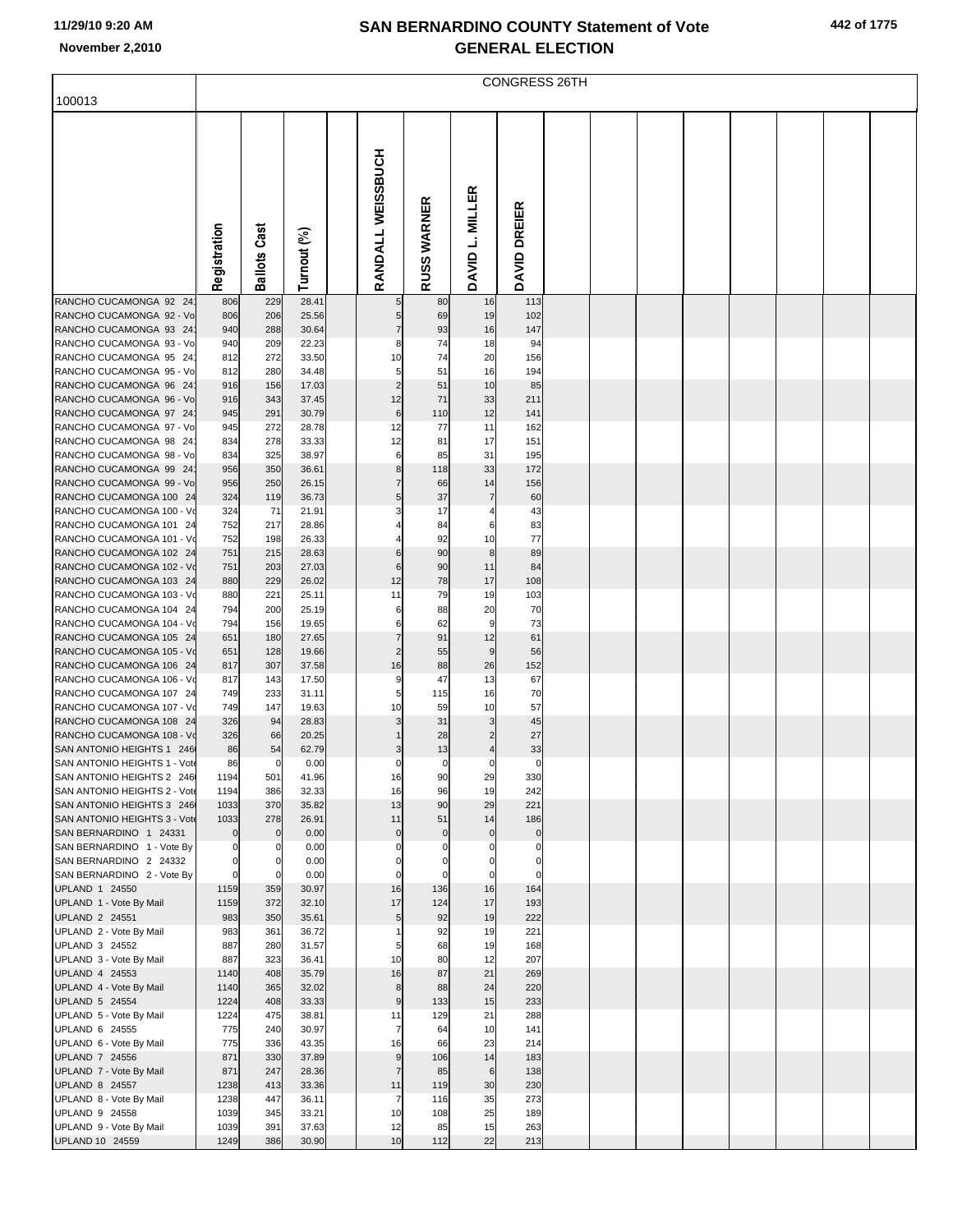|  |  | 443 of 1775 |  |
|--|--|-------------|--|
|--|--|-------------|--|

|                                             |                | <b>CONGRESS 26TH</b> |                |  |                                  |                |                        |                    |  |  |  |  |  |  |
|---------------------------------------------|----------------|----------------------|----------------|--|----------------------------------|----------------|------------------------|--------------------|--|--|--|--|--|--|
| 100013                                      |                |                      |                |  |                                  |                |                        |                    |  |  |  |  |  |  |
|                                             | Registration   | <b>Ballots Cast</b>  | Turnout (%)    |  | RANDALL WEISSBUCH                | RUSS WARNER    | DAVID L. MILLER        | DAVID DREIER       |  |  |  |  |  |  |
| UPLAND 10 - Vote By Mail                    | 1249           | 473                  | 37.87          |  | 14                               | 103            | 29                     | 307                |  |  |  |  |  |  |
| UPLAND 11 24560<br>UPLAND 11 - Vote By Mail | 821<br>821     | 222<br>274           | 27.04<br>33.37 |  | $\,6$<br>13                      | 81<br>84       | 10<br>15               | 111<br>146         |  |  |  |  |  |  |
| UPLAND 12 24561                             | 706            | 228                  | 32.29          |  | 8                                | 89             | 13                     | 109                |  |  |  |  |  |  |
| UPLAND 12 - Vote By Mail                    | 706            | 208                  | 29.46          |  | $\overline{7}$                   | 51             | $\,6$                  | 134                |  |  |  |  |  |  |
| UPLAND 13 24562                             | 1221           | 415                  | 33.99          |  | 12                               | 138            | 28<br>26               | 221<br>279         |  |  |  |  |  |  |
| UPLAND 13 - Vote By Mail<br>UPLAND 14 24563 | 1221<br>998    | 448<br>315           | 36.69<br>31.56 |  | $\bf8$<br>$\boldsymbol{9}$       | 113<br>96      | 21                     | 161                |  |  |  |  |  |  |
| UPLAND 14 - Vote By Mail                    | 998            | 351                  | 35.17          |  | 12                               | 119            | 24                     | 180                |  |  |  |  |  |  |
| UPLAND 15 24564                             | 1132           | 403                  | 35.60          |  | 12                               | 139            | 26                     | 199                |  |  |  |  |  |  |
| UPLAND 15 - Vote By Mail<br>UPLAND 16 24565 | 1132<br>1040   | 329<br>360           | 29.06<br>34.62 |  | 12<br>3                          | 109<br>118     | 16<br>23               | 177<br>199         |  |  |  |  |  |  |
| UPLAND 16 - Vote By Mail                    | 1040           | 340                  | 32.69          |  | $\overline{7}$                   | 110            | 21                     | 187                |  |  |  |  |  |  |
| UPLAND 17 24566                             | 1241           | 424                  | 34.17          |  | 14                               | 124            | 32                     | 232                |  |  |  |  |  |  |
| UPLAND 17 - Vote By Mail                    | 1241<br>549    | 472<br>189           | 38.03          |  | 20                               | 129            | 37<br>10               | 268                |  |  |  |  |  |  |
| UPLAND 18 24567<br>UPLAND 18 - Vote By Mail | 549            | 190                  | 34.43<br>34.61 |  | 6<br>6                           | 57<br>48       | 18                     | 105<br>109         |  |  |  |  |  |  |
| UPLAND 19 24568                             | 563            | 186                  | 33.04          |  | 1                                | 49             | $\,6$                  | 117                |  |  |  |  |  |  |
| UPLAND 19 - Vote By Mail                    | 563            | 272                  | 48.31          |  | 5                                | 43             | 16                     | 200                |  |  |  |  |  |  |
| UPLAND 20 24569<br>UPLAND 20 - Vote By Mail | 1118<br>1118   | 358<br>373           | 32.02<br>33.36 |  | 18<br>14                         | 118<br>111     | 29<br>25               | 175<br>204         |  |  |  |  |  |  |
| UPLAND 21 24570                             | 612            | 233                  | 38.07          |  | 15                               | 90             | 17                     | 103                |  |  |  |  |  |  |
| UPLAND 21 - Vote By Mail                    | 612            | 187                  | 30.56          |  | 5                                | 69             | $\overline{4}$         | 106                |  |  |  |  |  |  |
| UPLAND 22 24571                             | 413            | 149                  | 36.08          |  | 10                               | 63             | $\overline{7}$         | 64                 |  |  |  |  |  |  |
| UPLAND 22 - Vote By Mail<br>UPLAND 23 24572 | 413<br>722     | 109<br>287           | 26.39<br>39.75 |  | 3<br>9                           | 32<br>106      | $\bf8$<br>21           | 59<br>129          |  |  |  |  |  |  |
| UPLAND 23 - Vote By Mail                    | 722            | 178                  | 24.65          |  | $\sqrt{5}$                       | 61             | 13                     | 97                 |  |  |  |  |  |  |
| UPLAND 24 24573                             | 822            | 308                  | 37.47          |  | 10                               | 128            | 19                     | 141                |  |  |  |  |  |  |
| UPLAND 24 - Vote By Mail<br>UPLAND 25 24574 | 822<br>772     | 211<br>276           | 25.67<br>35.75 |  | 6<br>12                          | 69<br>120      | 14<br>18               | 113<br>101         |  |  |  |  |  |  |
| UPLAND 25 - Vote By Mail                    | 772            | 195                  | 25.26          |  | 11                               | 79             | 11                     | 84                 |  |  |  |  |  |  |
| UPLAND 26 24575                             | 889            | 327                  | 36.78          |  | 19                               | 129            | 34                     | 110                |  |  |  |  |  |  |
| UPLAND 26 - Vote By Mail                    | 889            | 215                  | 24.18          |  | 8                                | 84             | 16                     | 96                 |  |  |  |  |  |  |
| UPLAND 27 24576<br>UPLAND 27 - Vote By Mail | 749<br>749     | 225<br>167           | 30.04<br>22.30 |  | 5 <sup>1</sup><br>10             | 131<br>81      | 11<br>$\boldsymbol{8}$ | 66<br>58           |  |  |  |  |  |  |
| UPLAND 28 24577                             | 974            | 313                  | 32.14          |  | 17                               | 127            | 16                     | 123                |  |  |  |  |  |  |
| UPLAND 28 - Vote By Mail                    | 974            | 203                  | 20.84          |  | 9                                | 77             | 17                     | 90                 |  |  |  |  |  |  |
| UPLAND 29 24578<br>UPLAND 29 - Vote By Mail | 784<br>784     | 150<br>160           | 19.13<br>20.41 |  | $\overline{7}$<br>$\overline{5}$ | 94<br>76       | $\overline{7}$<br>14   | 34<br>48           |  |  |  |  |  |  |
| UPLAND 30 24579                             | 1060           | 316                  | 29.81          |  | 10                               | 175            | 17                     | 95                 |  |  |  |  |  |  |
| UPLAND 30 - Vote By Mail                    | 1060           | 220                  | 20.75          |  | 18                               | 95             | 14                     | 80                 |  |  |  |  |  |  |
| UPLAND 31 24580                             | 580            | 217                  | 37.41          |  | 8                                | 80             | 13                     | 102                |  |  |  |  |  |  |
| UPLAND 31 - Vote By Mail<br>UPLAND 32 24581 | 580<br>1022    | 124<br>411           | 21.38<br>40.22 |  | 9<br>14                          | 42<br>164      | $\overline{4}$<br>37   | 62<br>169          |  |  |  |  |  |  |
| UPLAND 32 - Vote By Mail                    | 1022           | 223                  | 21.82          |  | $\overline{5}$                   | 78             | 18                     | 112                |  |  |  |  |  |  |
| UPLAND 33 24582                             | 1257           | 404                  | 32.14          |  | 17                               | 175            | 36                     | 139                |  |  |  |  |  |  |
| UPLAND 33 - Vote By Mail<br>UPLAND 34 24583 | 1257<br>52     | 252<br>23            | 20.05<br>44.23 |  | 4<br>$\Omega$                    | 115<br>3       | 29<br>3                | 93<br>14           |  |  |  |  |  |  |
| UPLAND 34 - Vote By Mail                    | 52             | $\mathbf 0$          | 0.00           |  | $\mathbf 0$                      | $\mathbf 0$    | $\mathbf 0$            | $\overline{0}$     |  |  |  |  |  |  |
| UPLAND 35 24584                             | 734            | 199                  | 27.11          |  | 8                                | 88             | 18                     | 74                 |  |  |  |  |  |  |
| UPLAND 35 - Vote By Mail                    | 734            | 122                  | 16.62          |  | 8                                | 37             | $\bf{8}$               | 60                 |  |  |  |  |  |  |
| UPLAND 36 24585<br>UPLAND 36 - Vote By Mail | 766<br>766     | 183<br>211           | 23.89<br>27.55 |  | 10<br>5                          | 92<br>78       | 11<br>13               | 59<br>104          |  |  |  |  |  |  |
| UPLAND 37 24586                             | 499            | 125                  | 25.05          |  | $\overline{7}$                   | 43             | $\overline{4}$         | 62                 |  |  |  |  |  |  |
| UPLAND 37 - Vote By Mail                    | 499            | 140                  | 28.06          |  | 5                                | 47             | 5 <sub>5</sub>         | 73                 |  |  |  |  |  |  |
| UPLAND 38 24587                             | 761            | 247                  | 32.46          |  | 8                                | 110            | 18                     | 89                 |  |  |  |  |  |  |
| UPLAND 38 - Vote By Mail<br>UPLAND 39 24588 | 761<br>0       | 196<br>$\mathbf 0$   | 25.76<br>0.00  |  | $\overline{7}$<br>$\Omega$       | 73<br>0        | 14<br>0                | 92<br>$\mathbf{0}$ |  |  |  |  |  |  |
| UPLAND 39 - Vote By Mail                    | 0              | 0                    | 0.00           |  | 0                                | $\mathbf 0$    | $\mathbf 0$            | $\mathbf{0}$       |  |  |  |  |  |  |
| UPLAND 40 24589                             | $\mathbf 0$    |                      | 0.00           |  | 0                                | $\mathbf 0$    | $\mathbf 0$            | $\mathbf{0}$       |  |  |  |  |  |  |
| UPLAND 40 - Vote By Mail                    | $\overline{0}$ | $\Omega$             | 0.00           |  | $\mathbf 0$                      | $\overline{0}$ | $\overline{0}$         | $\overline{0}$     |  |  |  |  |  |  |